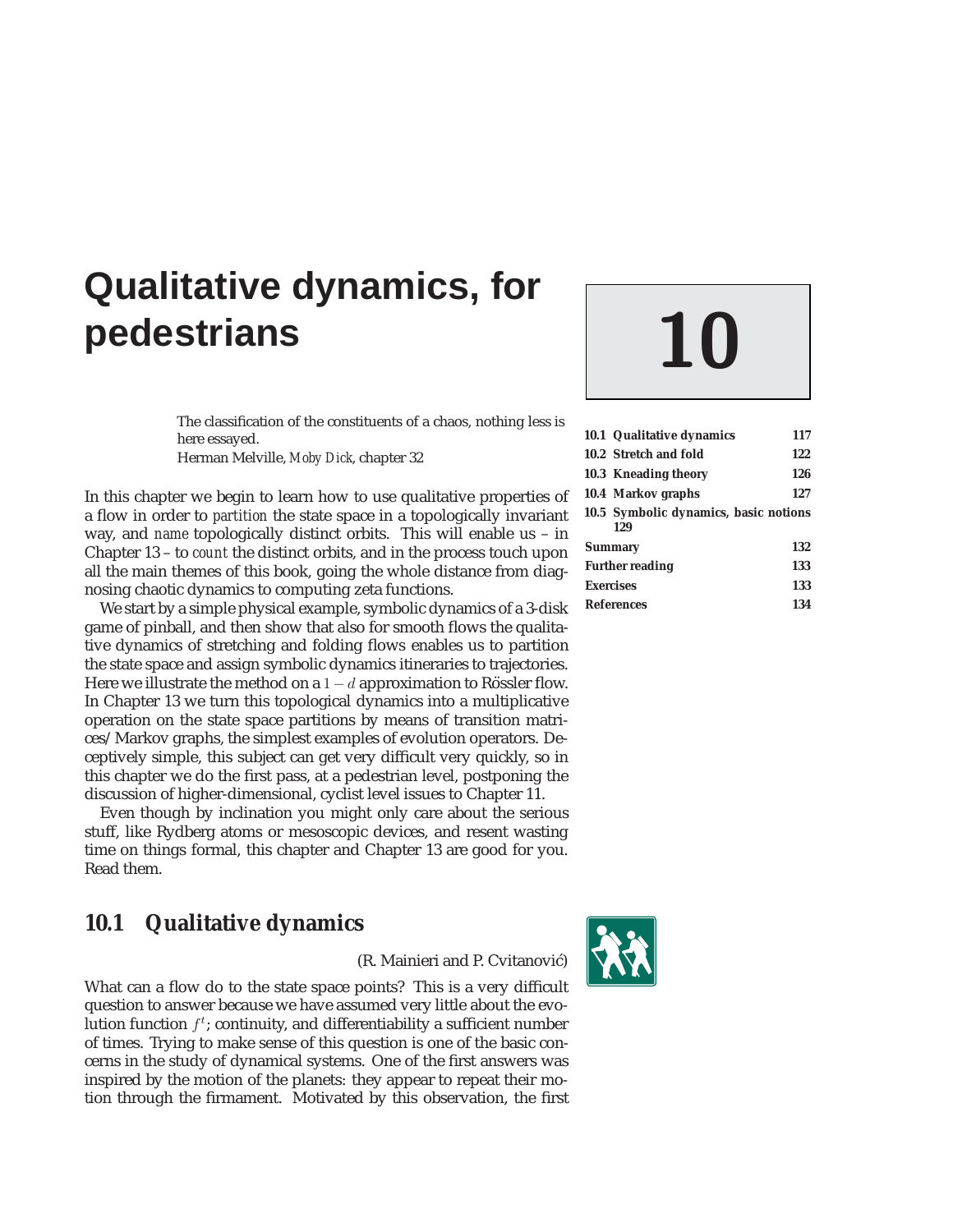

**Fig. 10.1** A trajectory with itinerary 021012.



**Fig. 10.2** Two pinballs that start out very close to each other exhibit the same qualitative dynamics 2313 for the first three bounces, but due to the exponentially growing separation of trajectories with time, follow different itineraries thereafter: one escapes after 2313 , the other one escapes after \_23132321\_.

attempts to describe dynamical systems were to think of them as periodic.

However, periodicity is almost never quite exact. What one tends to observe is *recurrence*. A recurrence of a point  $x_0$  of a dynamical system is a return of that point to a neighborhood of where it started. How close the point  $x_0$  must return is up to us: we can choose a volume of any size and shape, and call it the neighborhood  $\mathcal{M}_0$ , as long as it encloses  $x_0$ . For chaotic dynamical systems, the evolution might bring the point back to the starting neighborhood infinitely often. That is, the set

$$
\{y \in \mathcal{M}_0: \quad y = f^t(x_0), \quad t > t_0\}
$$
 (10.1)

will in general have an infinity of recurrent episodes.

To observe a recurrence we must look at neighborhoods of points. This suggests another way of describing how points move in state space, which turns out to be the important first step on the way to a theory of dynamical systems: qualitative, topological dynamics, or, as it is usually called, *symbolic dynamics*. As the subject can get quite technical, a summary of the basic notions and definitions of symbolic dynamics is relegated to Section 10.5; check that section whenever you run into obscure symbolic dynamics jargon.

We start by cutting up the state space up into regions  $M_A, M_B, \ldots, M_Z$ . This can be done in many ways, not all equally clever. Any such division of the state space into topologically distinct regions is a *partition*, and we associate with each region (sometimes referred to as a *state*) a symbol s from an N-letter *alphabet* or *state set*  $A = \{A, B, C, \dots, Z\}.$ As the dynamics moves the point through the state space, different regions will be visited. The visitation sequence - forthwith referred to as the *itinerary* - can be represented by the letters of the alphabet A. If, as in the example sketched in Fig. 10.1, the state space is divided into three regions  $\mathcal{M}_0$ ,  $\mathcal{M}_1$ , and  $\mathcal{M}_2$ , the "letters" are the integers {0, 1, 2}, and the itinerary for the trajectory sketched in the figure is  $0 \mapsto 2 \mapsto 1 \mapsto 0 \mapsto 1 \mapsto 2 \mapsto \cdots$ .

If there is no way to reach partition  $\mathcal{M}_i$  from partition  $\mathcal{M}_i$ , and conversely, partition  $\mathcal{M}_i$  from partition  $\mathcal{M}_i$ , the state space consists of at least two disconnected pieces, and we can analyze it piece by piece. An interesting partition should be dynamically connected, i.e., one should be able to go from any region  $\mathcal{M}_i$  to any other region  $\mathcal{M}_i$  in a finite number of steps. A dynamical system with such partition is said to be *metrically indecomposable*.

In general one also encounters transient regions - regions to which the dynamics does not return to once they are exited. Hence we have to distinguish between (for us uninteresting) wandering trajectories that never return to the initial neighborhood, and the non-wandering set (2.2) of the *recurrent* trajectories.

The allowed transitions between the regions of a partition are encoded in the [N×N]-dimensional *transition matrix* whose elements take knead - 1may2007 ChaosBook.org version11.9.2, Aug 21 2007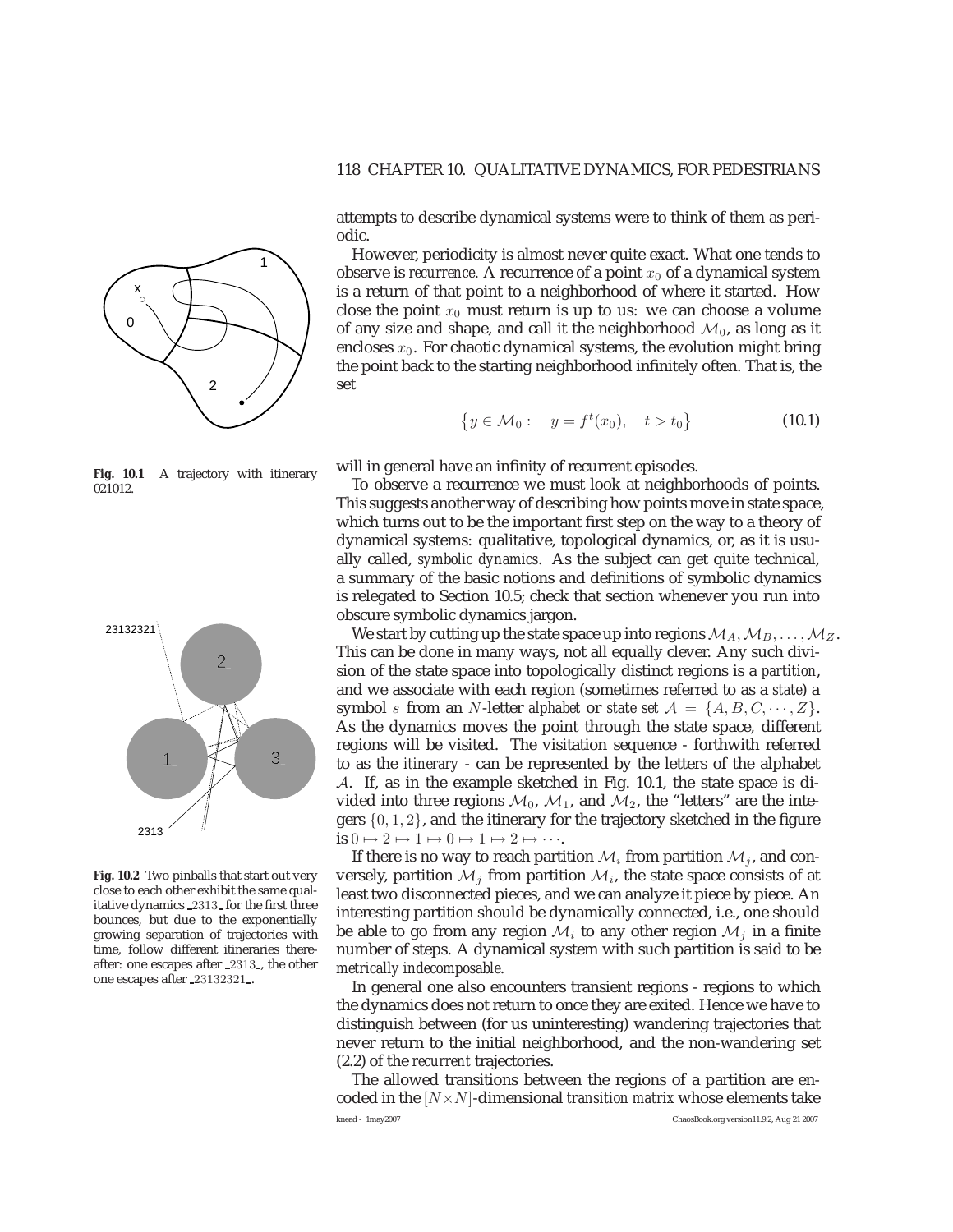#### 10.1. QUALITATIVE DYNAMICS 119

values

$$
T_{ij} = \begin{cases} 1 & \text{if a transition } \mathcal{M}_j \to \mathcal{M}_i \text{ is possible} \\ 0 & \text{otherwise.} \end{cases}
$$
 (10.2)

The transition matrix encodes the topological dynamics as an invariant law of motion, with the allowed transitions at any instant independent of the trajectory history, requiring no memory.

#### **Example 10.1 Complete** N**-ary dynamics:**

All transition matrix entries equal unity (one can reach any region from any other region in one step):

$$
T_c = \begin{pmatrix} 1 & 1 & \dots & 1 \\ 1 & 1 & \dots & 1 \\ \vdots & \vdots & \ddots & \vdots \\ 1 & 1 & \dots & 1 \end{pmatrix} .
$$
 (10.3)

Further examples of transition matrices, such as the 3-disk transition matrix (10.5) and the 1-step memory sparse matrix (10.13), are peppered throughout the text.

However, knowing that a point from  $\mathcal{M}_i$  reaches  $\mathcal{M}_i$  in one step is not quite good enough. We would be happier if we knew that *any* point in  $\mathcal{M}_i$  reaches  $\mathcal{M}_i$ ; otherwise we have to subpartition  $\mathcal{M}_i$  into the points which land in  $\mathcal{M}_i$ , and those which do not, and often we will find ourselves partitioning *ad infinitum*.

Such considerations motivate the notion of a *Markov partition*, a partition for which no memory of preceding steps is required to fix the transitions allowed in the next step. Dynamically, *finite Markov partitions* can be generated by *expanding* d-dimensional iterated mappings f:  $M \rightarrow M$ , if M can be divided into N regions { $M_0, M_1, \ldots, M_{N-1}$ } such that in one step points from an initial region  $\mathcal{M}_i$  either fully cover a region  $\mathcal{M}_i$ , or miss it altogether,

either 
$$
\mathcal{M}_j \cap f(\mathcal{M}_i) = \emptyset
$$
 or  $\mathcal{M}_j \subset f(\mathcal{M}_i)$ . (10.4)

Let us illustrate what this means by our favorite example, the game of pinball.

#### **Example 10.2 3-disk symbolic dynamics:**

Consider the motion of a free point particle in a plane with 3 elastically reflecting convex disks. After a collision with a disk a particle either continues to another disk or escapes, and any trajectory can be labeled by the disk sequence. For example, if we label the three disks by 1, 2 and 3, the two trajectories in Fig. 10.2 have itineraries 2313, 23132321 respectively. The 3-disk prime cycles given in Figs. 1.5 and **??** are further examples of such itineraries. **1.1**, page 24

At each bounce a cone of initially nearby trajectories defocuses (see Fig. 1.8), and in order to attain a desired longer and longer itinerary of bounces the initial point  $x_0 = (s_0, p_0)$  has to be specified with a larger and larger precision, and lie within initial state space strips drawn in Fig. 10.9. Similarly,

ChaosBook.org version11.9.2, Aug 21 2007 knead - 1may2007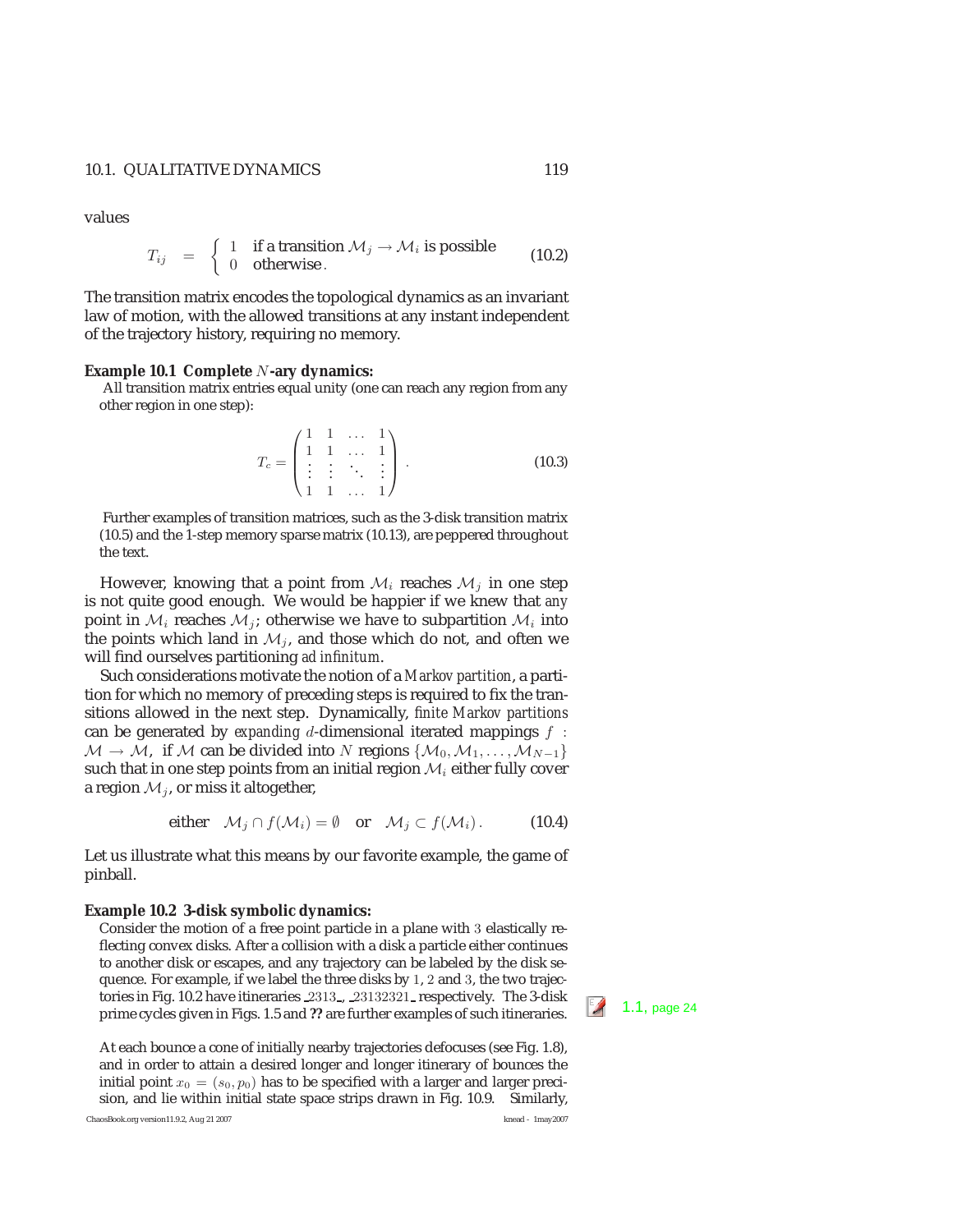it is intuitively clear that as we go backward in time (in this case, simply reverse the velocity vector), we also need increasingly precise specification of  $x_0 = (s_0, p_0)$  in order to follow a given past itinerary. Another way to look at the survivors after two bounces is to plot  $\mathcal{M}_{s_1,s_2}$ , the intersection of  $\mathcal{M}_{s_2}$ with the strips  $\mathcal{M}_{s_1}$ . obtained by time reversal (the velocity changes sign  $\sin \phi \rightarrow -\sin \phi$ ).  $\mathcal{M}_{s_1, s_2}$ , Fig. 10.4, is a "rectangle" of nearby trajectories which have arrived from the disk  $s_1$  and are heading for the disk  $s_2$ .

We see that a finite length trajectory is not uniquely specified by its finite itinerary, but an isolated unstable cycle is: its itinerary is an infinitely repeating block of symbols. More generally, for hyperbolic flows the intersection of the future and past itineraries, the bi-infinite itinerary  $S^- . S^+ = \cdots s_{-2} s_{-1} s_0 . s_1 s_2 s_3 \cdots$  specifies a unique trajectory. This is intuitively clear for our 3-disk game of pinball, and is stated more formally in the definition (10.4) of a Markov partition. The definition requires that the dynamics be expanding forward in time in order to ensure that the cone of trajectories with a given itinerary becomes sharper and sharper as the number of specified symbols is increased.

#### **Example 10.3 Pruning rules for a 3-disk alphabet:**

As the disks are convex, there can be no two consecutive reflections off the same disk, hence the covering symbolic dynamics consists of all sequences which include no symbol repetitions 11, 22, 33. This is a finite set of finite length *pruning rules*, hence, the dynamics is a subshift of finite type (see (10.22) for definition), with the transition matrix (10.2) given by

$$
T = \begin{pmatrix} 0 & 1 & 1 \\ 1 & 0 & 1 \\ 1 & 1 & 0 \end{pmatrix} . \tag{10.5}
$$

For convex disks the separation between nearby trajectories increases at every reflection, implying that the stability matrix has an expanding eigenvalue. By the Liouville phase space volume conservation (7.23), the other transverse eigenvalue is contracting. This example demonstrates that finite Markov partitions can be constructed for *hyperbolic* dynamical systems which are expanding in some directions, contracting in others. Further examples are the 1-dimensional expanding mapping sketched in Fig. 10.4, and more examples are worked out in Section **??**.

Determining whether the symbolic dynamics is complete (as is the case for sufficiently separated disks), pruned (for example, for touching or overlapping disks), or only a first coarse graining of the topology (as, for example, for smooth potentials with islands of stability) requires case-by-case investigation, a discussion we postpone to Section 10.3 and Chapter 11. For the time being we assume that the disks are sufficiently separated that there is no additional pruning beyond the prohibition of self-bounces.

If there are no restrictions on symbols, the symbolic dynamics is complete, and *all* binary sequences are admissible itineraries. As this type of symbolic dynamics pops up frequently, we list the shortest binary 10.2, page 133 prime cycles in Table 10.1.



**STARTING CONTRACTOR Example 1980 ENT SAMARIA STATE AND A REAL PROPERTY SALA**  $\longrightarrow$   $\rightarrow$   $\rightarrow$ **AIM SONE SAMP SALE The Second Second Second Second STATE OF ALL PROPERTY SOFF**  $\overline{\phantom{a}}$ 

---

----

- $\varepsilon$  $\mathbb{R}^n$ ---**EXAMINATION** 

------

----- $\mathbf{r}$  $\blacksquare$ 

---- $\blacksquare$ 

 $\mathbf{r}$ --- $\mathbf{r}$ -----

 $\blacktriangledown$ --v. -----

------

--F. ---

-- $\mathbb{R}^2$ ---

-- $\lambda$ -

 $\epsilon$ -------

---------

----

V O) Ã ----- $\mathbb{Z}^n$ -۹. -----

 $\mathbb{R}^n$ ----

 $\mathbb{R}^2$ - $\mathbf{v}$  $-1$   $-1$ 

-- $\blacktriangle$ -у.  $\Delta$   $\Box$   $\Delta$   $\Box$   $\Box$ 

-v ---- $\mathcal{C}^{\prime}$ -

- $\blacktriangle$ A

---

---A

---

--- $\mathbf{r}$ 

**IV**  $\lambda$ **A**  $\mathbf{X}$ -- $\lambda$ - $\epsilon$ --- $\lambda$  $\epsilon$ --

---

 $\boldsymbol{\mathsf{N}}$ -----

--------

----------

----------

 $\overline{\phantom{a}}$  **AVEC 1999 TALETA DE CALCADE DE CALCADE DE CALCADE DE CALCADE DE CALCADE DE CALCADE DE CALCADE DE CALCADE DE CALCADE DE C** AN ANGELE **ANTAA**  $\rightarrow$   $\rightarrow$   $\rightarrow$   $\rightarrow$ **AIR**  $\blacksquare$ NAN ZI L NA Z  $\blacksquare$ **Contract of the Contract of the Contract of the Contract of The Contract of The Contract of The Contract of The Contract of The Contract of The Contract of The Contract of The Contract of The Contract of The Contract of T**  and the contract of the contract of the contract of the

--

-

- $\blacksquare$ 

--

**AAR**  $\overline{1}$  and  $\overline{2}$  **ANTAL BEAT PAIRS** AAIAA T  $\leftarrow$ **AIM MARTINE AND STRUCK** NAS Z N AN A  $\blacksquare$  $\mathcal{L}$  and  $\mathcal{L}$   $\sim$   $\sim$   $\sim$ 

----

 $\mathbf{A}$ - $\lambda$ 

--- -- $\epsilon$ ------ $-$  -  $-$ --------- $\mathbb{R}^2$ 7 ------- $\mathbf{r}$ -------------- $\mathcal{I}$ - $\tilde{\phantom{a}}$ - $\blacksquare$ ------

--------

Y.  $\bigvee$  $\bigtriangleup$  $\mathbb{A}$ к.

-------- $\epsilon$  $\mathcal{I}$ --9 -۹. ------

- $\mathbb{Z}$ - $\blacksquare$  $\mathbb{R}^2$ 7 - $\mathbf{A}$ ---- $\Delta$  -  $\Delta$  -  $\Delta$ -----**View Service** ----7 --- $\blacksquare$ --------------

**ALL VALUE AND STRUCK** 

----

---

-----

-----

-------

---------

> -----

 $\blacksquare$ 

**- All Solutions** --------

**Executive** ---- $\epsilon$ ۹. --

--å. ---

**- Alexander** ---------

e a **de la ciencia de la ciencia de la ciencia de** - $\boldsymbol{\lambda}$ ---

and **Andre** v. ----

**IV**  $\mathcal{N}$  $\rightarrow$ A  $\mathbf{X}$ 

**AAIAA**  $\Lambda$  $\blacktriangle$ ---

**Example 19** ------- $\overline{\phantom{a}}$ 

**EXAMPLE 19** <u> Alexander State State State State State State State State State State State State State State State State State State State State State State State State State State State State State State State State State State State </u> **STATE SANTA PERSONAL PROPERTY OF STATISTICS** <u> ANAS A</u> **MAIN**  $\longrightarrow$   $\rightarrow$   $\rightarrow$ **AIR SANTA SAMP SALE The Second Second Second Second Second** <u>in the state of the state of the state of the state of the state of the state of the state of the state of the state of the state of the state of the state of the state of the state of the state of the state of the state </u>  $\sim$   $\sim$   $\sim$   $\sim$   $\sim$ 

- **- - - - - - -**-7 --7 - $\mathfrak{a}$ 

e a **de la c**iencia de la ciencia de la ciencia de la ciencia de la ciencia de la ciencia de la ciencia de la cie ---۱۱. - $\kappa$ -

- **1990 - 1990 - 1990 - 1990 - 1990 - 1990 - 1990** -s.  $\mathbb{R}^2$ ------

**ANA** 

**EXAMPLE 1999** -- $\mathbb{R}^2$ 7 --- $\mathbb{R}^2$ -

 $\sim$   $\sim$   $\sim$   $\sim$ 

 $\blacksquare$ 

--------

 $\mathbf{r}$ ------

-

 $\sqrt{2}$ 

- 1950 - 1950 - 1950 - 1950 - 1950 - 1950 - 1950 - 1950 - 1950 - 1950 - 1950 - 1950 - 1950 - 1950 - 1950 - 195

 $\blacksquare$ 

---------------

--------

---- $\ddot{\phantom{0}}$ --

------- $\mathbf{A}$ -

------ $\blacktriangle$ -

---------۸. - $\blacktriangleleft$ -

-------------

--------------

also Fig. **??** (b).

0

--------- $\overline{\phantom{a}}$ v. --

 $\sum_{n=0}^{\infty}$ 

 $\sin\varnothing$ 

-------

----- $\overline{\phantom{a}}$ -

--- $\epsilon$ ---

------ $\epsilon$ 

--l.  $\Delta$ -

--- $\lambda$ ---

-7 ----

-----

---------

-------

------7 --

--------

-------

-------

--- $\Delta$ -- $\mathbf{v}$ -

---N. ----

---ا ، ---

------- $\lambda$ ------- $\epsilon$ ---9, --۹. ---------

-У. --- $\mathbf{r}$ 

--- $\epsilon$  $\lambda$ --

---------

-------- $\mathbb{R}^2$ 

-- $\mathcal{J}$ ---- $\mathcal{A}$ --

--------

-- $\mathcal{A}$ ------

-- $\mathbb{R}^2$ -----7

-- $\mathbf{A}$ ---- $\Lambda$ -

-- $\mathbb{Z}^2$ ---- $\mathbb{A}$ --

------- $\mathbb{A}$ --

-A. ' 1 --

- $\mathbf{X}$ -- $\lambda$ -

-۰. --۰. -

-----

-- $\sqrt{}$ ---7

--------

---------

-----9 --

---' I ---

--71 ---

-- $\mathbb{R}^2$ -----7

---- $\mathbf{A}$ --

-- $\mathbb{R}^2$ -- $\epsilon$ --

------

--------

-------

----8. --

----- $\overline{\phantom{a}}$ ---

---------

--- $\triangle$ -

------ $\mathcal{F}$ --

-- $\mathbb{R}^2$ ----

---- $\mathbb{A}$ ---

- $\mathbf{r}$ - $\mathcal{L}% _{0}\left( t\right) \sim \mathcal{L}_{\mathrm{C}}\left( t\right) ^{\ast }\left( t\right)$  $\mathbf{A}$  . --

--- $\lambda$ -

--- $\mathbf{\hat{x}}$ --

-------

- $\epsilon$ --- $\epsilon$ ه.  $\mathbf{r}$ --

- $\epsilon$ --- $\mathbf{r}$ --

- $\mathbb{R}^n$ -- $\epsilon$ ----

- $\lambda$ -----

- $\overline{\phantom{0}}$  $\mathbf{v}$ -----

-- $\blacktriangle$ - $\mathbf{N}$ ---

- $\epsilon$ --- $\leq$ ---

- $\rightarrow$ --- $\rightarrow$  $\cdot$ ---

--------------

--- $\overline{\phantom{a}}$ ---- $\overline{\phantom{a}}$  $\top$ ----

--------------

-- $\overline{\phantom{a}}$ ---- $\overline{\phantom{a}}$ -------





dius : center separat (a) Strips of initial which reach disks 2 respectively. (b) Str  $\mathcal{M}_{121}$ ,  $\mathcal{M}_{131}$   $\mathcal{M}_{132}$ reach disks 1, 2, 3 in t tively. (Y. Lan)

**Fig. 10.3** The 3-dis Poincaré section, tra from the disk 1 wit parallel momentum)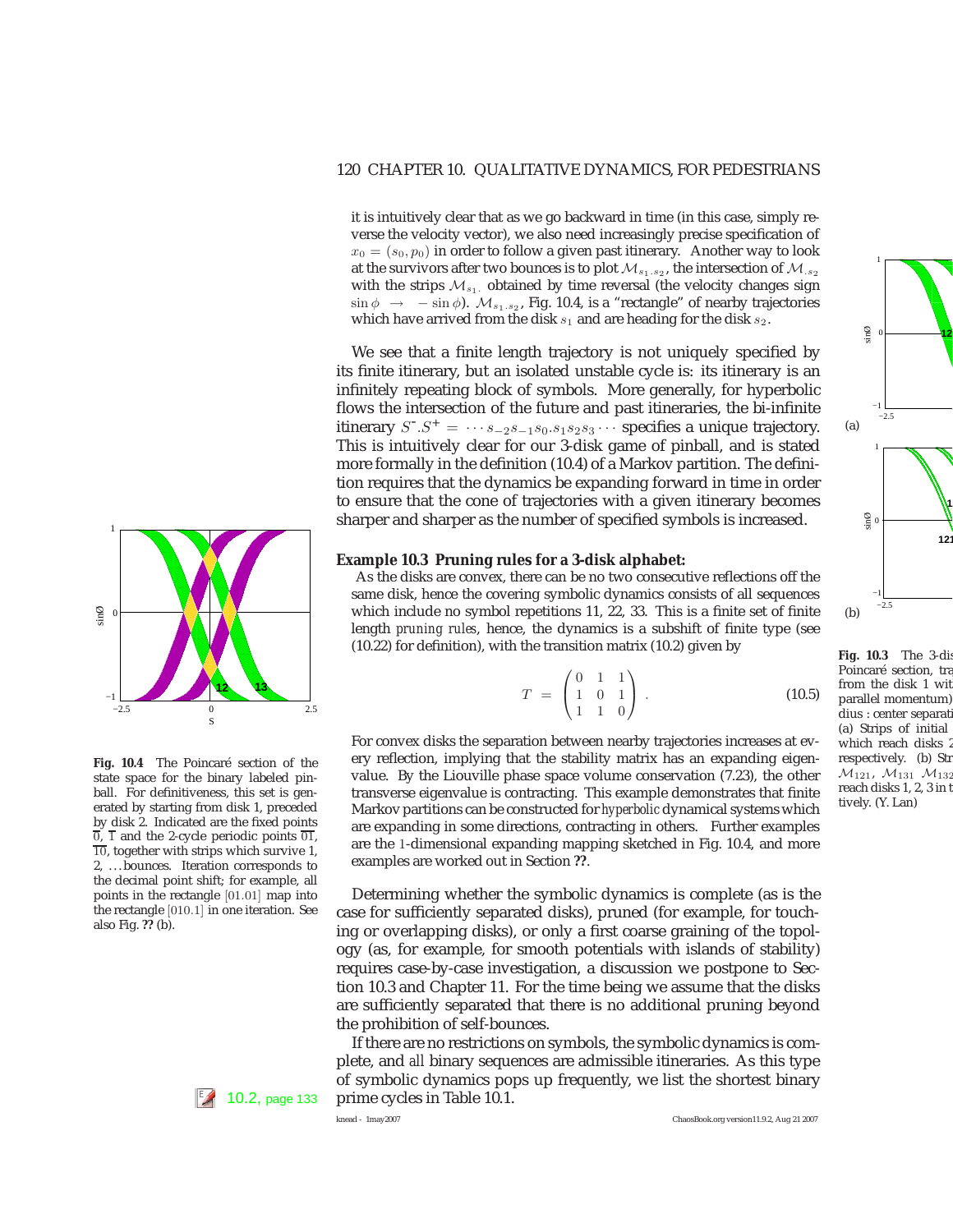L

| $n_p$          | $\mathcal{P}$                                                                          |                |                                                                                                                                  |       |                                                                                                                             |       |                                                                                                                                             |       |                                                                                                      |
|----------------|----------------------------------------------------------------------------------------|----------------|----------------------------------------------------------------------------------------------------------------------------------|-------|-----------------------------------------------------------------------------------------------------------------------------|-------|---------------------------------------------------------------------------------------------------------------------------------------------|-------|------------------------------------------------------------------------------------------------------|
| 1              | $\overline{0}$<br>1                                                                    | $n_p$          | $\mathcal{p}$                                                                                                                    | $n_p$ | $\boldsymbol{p}$                                                                                                            | $n_p$ | $\mathcal{p}$                                                                                                                               | $n_p$ | $\boldsymbol{p}$                                                                                     |
| $\overline{2}$ | 01                                                                                     | $\overline{7}$ | 0001001<br>0000111                                                                                                               | 8     | 00001111<br>00010111                                                                                                        | 9     | 000001101<br>000010011                                                                                                                      | 9     | 001001111<br>001010111                                                                               |
| 3              | 001<br>011                                                                             |                | 0001011<br>0001101<br>0010011                                                                                                    |       | 00011011<br>00011101<br>00100111                                                                                            |       | 000010101<br>000011001                                                                                                                      |       | 001011011<br>001011101                                                                               |
| $\overline{4}$ | 0001<br>0011<br>0111                                                                   |                | 0010101<br>0001111<br>0010111<br>0011011                                                                                         |       | 00101011<br>00101101<br>00110101<br>00011111                                                                                |       | 000100011<br>000100101<br>000101001<br>000001111                                                                                            |       | 001100111<br>001101011<br>001101101<br>001110101                                                     |
| 5              | 00001<br>00011<br>00101<br>00111<br>01011<br>01111                                     |                | 0011101<br>0101011<br>0011111<br>0101111<br>0110111<br>0111111                                                                   |       | 00101111<br>00110111<br>00111011<br>00111101<br>01010111<br>01011011<br>00111111                                            |       | 000010111<br>000011011<br>000011101<br>000100111<br>000101011<br>000101101<br>000110011                                                     |       | 010101011<br>000111111<br>001011111<br>001101111<br>001110111<br>001111011<br>001111101              |
| 6              | 000001<br>000011<br>000101<br>000111<br>001011<br>001101<br>001111<br>010111<br>011111 | 8              | 00000001<br>00000011<br>00000101<br>00001001<br>00000111<br>00001011<br>00001101<br>00010011<br>00010101<br>00011001<br>00100101 | 9     | 01011111<br>01101111<br>01111111<br>000000001<br>000000011<br>000000101<br>000001001<br>000010001<br>000000111<br>000001011 |       | 000110101<br>000111001<br>001001011<br>001001101<br>001010011<br>001010101<br>000011111<br>000101111<br>000110111<br>000111011<br>000111101 |       | 010101111<br>010110111<br>010111011<br>001111111<br>010111111<br>011011111<br>011101111<br>011111111 |
| $\overline{7}$ | 0000001<br>0000011<br>0000101                                                          |                |                                                                                                                                  |       |                                                                                                                             |       |                                                                                                                                             |       |                                                                                                      |

**Table 10.1** Prime cycles for the binary symbolic dynamics up to length 9.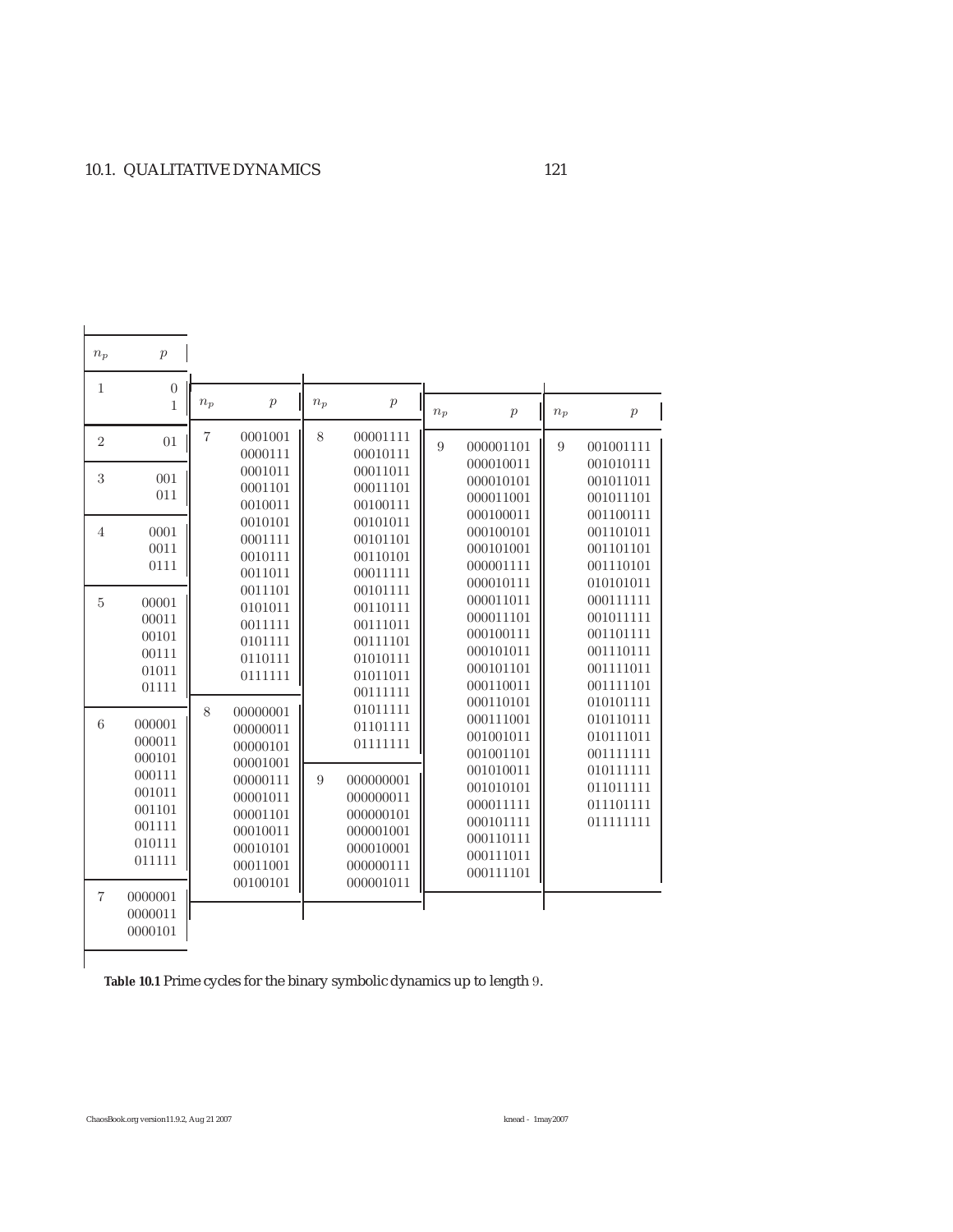Inspecting the Fig. 10.9 we see that the relative ordering of regions with differing finite itineraries is a qualitative, topological property of the flow, so it makes sense to define a simple "canonical" representative partition which in a simple manner exhibits spatial ordering common to an entire class of topologically similar nonlinear flows.



# **10.2 Stretch and fold**

Symbolic dynamics for N-disk game of pinball is so straightforward that one may altogether fail to see the connection between the topology of hyperbolic flows and their symbolic dynamics. This is brought out more clearly by the 1-dimensional visualization of 'stretch & fold' flows to which we turn now.

Suppose concentrations of certain chemical reactants worry you, or the variations in the Chicago temperature, humidity, pressure and winds affect your mood. All such properties vary within some fixed range, and so do their rates of change. Even if we are studying an open system such as the 3-disk pinball game, we tend to be interested in a finite region around the disks and ignore the escapees. So a typical dynamical system that we care about is *bounded*. If the price for keeping going is high - for example, we try to stir up some tar, and observe it come to a dead stop the moment we cease our labors - the dynamics tends to settle into a simple limiting state. However, as the resistance to change decreases - the tar is heated up and we are more vigorous in our stirring - the dynamics becomes unstable.

If a flow is locally unstable but globally bounded, any open ball of initial points will be stretched out and then folded back.

At this juncture we show how this works on the simplest example: unimodal mappings of the interval. The erudite reader should skim through this chapter and then take a more demanding path, via the Smale horseshoes of Chapter 11. Unimodal maps are easier, but physically less motivated. The Smale horseshoes are the high road, more complicated, but the right tool to generalize what we learned from the 3-disk dynamics, and begin analysis of general dynamical systems. It is up to you - unimodal maps suffice to get quickly to the heart of this treatise.

# **10.2.1 Temporal ordering: itineraries**

In this section we learn how to *name* (and, in Chapter 13, how to *count*) periodic orbits for the simplest, and nevertheless very instructive case, for 1-dimensional maps of an interval.

Suppose that the compression of the folded interval in Fig. 10.2 is so fierce that we can neglect the thickness of the attractor. For example, the Rössler flow  $(2.15)$  is volume contracting, and an interval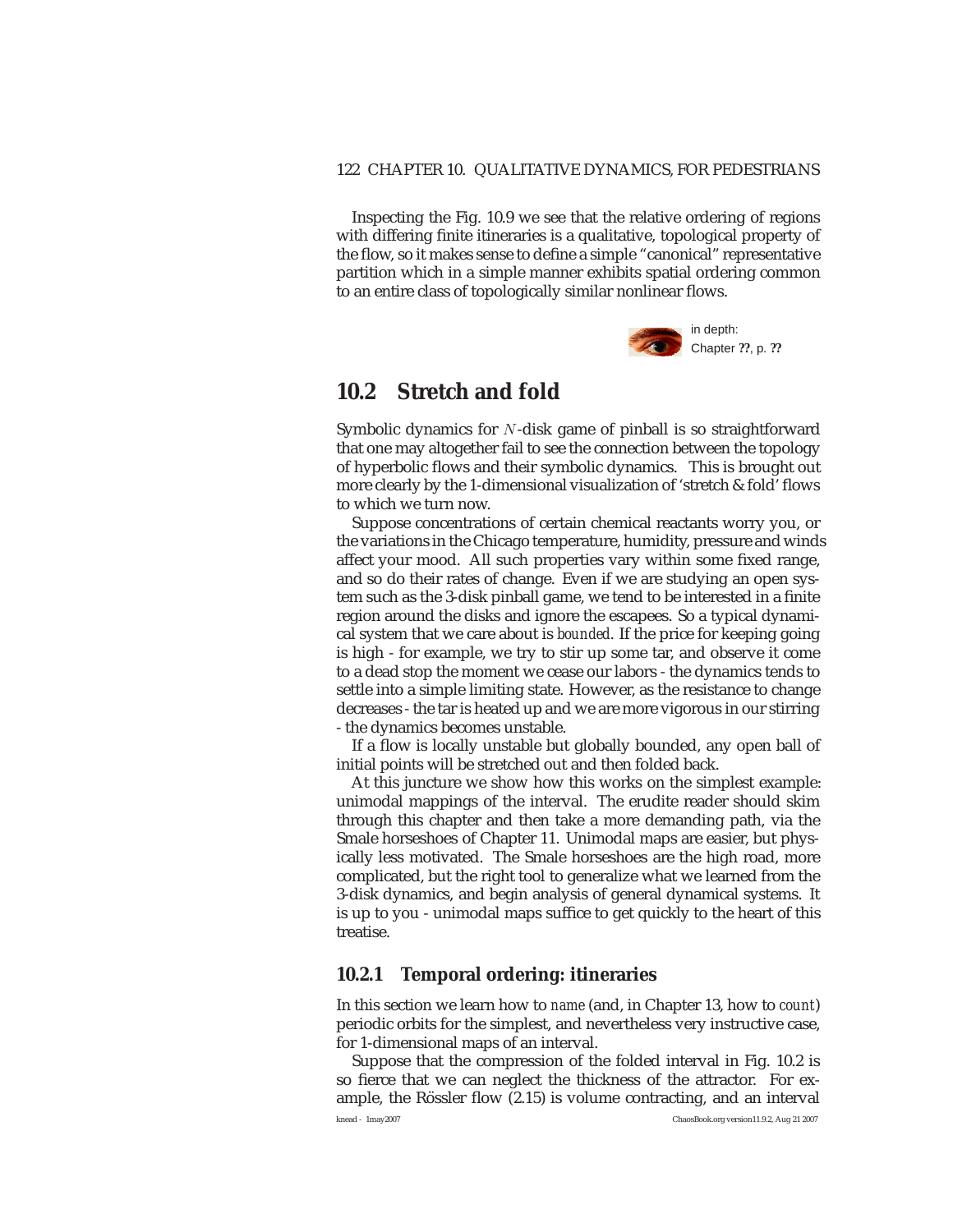

Fig. 10.5 (a) A recurrent flow that stretches and folds. (b) The 'stretch & fold' return map on the Poincaré section.

transverse to the attractor is stretched, folded and pressed back into a nearly 1-dimensional interval, typically compressed transversally by a factor of  $\approx 10^{13}$  in one Poincaré section return. In such cases it makes sense to approximate the return map of a 'stretch & fold' flow by a 1 dimensional map.

The simplest mapping of this type is *unimodal;* interval is stretched and folded only once, with at most two points mapping into a point in the refolded interval. A unimodal map  $f(x)$  is a 1-dimensional function  $\mathbb{R} \to \mathbb{R}$  defined on an interval  $\mathcal{M} \in \mathbb{R}$  with a monotonically increasing (or decreasing) branch, a *critical point* (or interval)  $x_c$  for which  $f(x_c)$ attains the maximum (minimum) value, followed by a monotonically decreasing (increasing) branch. *Uni*-modal means that the map is a onehumped map with one critical point within interval M. A *multi*-modal map has several critical points within interval M.

#### **Example 10.4 Complete tent map, quadratic map:**

The simplest examples of unimodal maps are the *complete tent map,* Fig. 10.4 (a),

$$
f(\gamma) = 1 - 2|\gamma - 1/2| \,, \tag{10.6}
$$

and the quadratic map (sometimes also called the *logistic map*)

$$
x_{t+1} = 1 - ax_t^2, \tag{10.7}
$$

with the one critical point at  $x_c = 0$ . Further example is the repelling unimodal map of Fig. 10.4 (b).

Such dynamical systems are irreversible (the inverse of  $f$  is double-valued), but, as we shall show in Section 11.3, they may nevertheless serve as effective descriptions of invertible 2-dimensional hyperbolic flows.

ChaosBook.org version11.9.2, Aug 21 2007 knead - 1may2007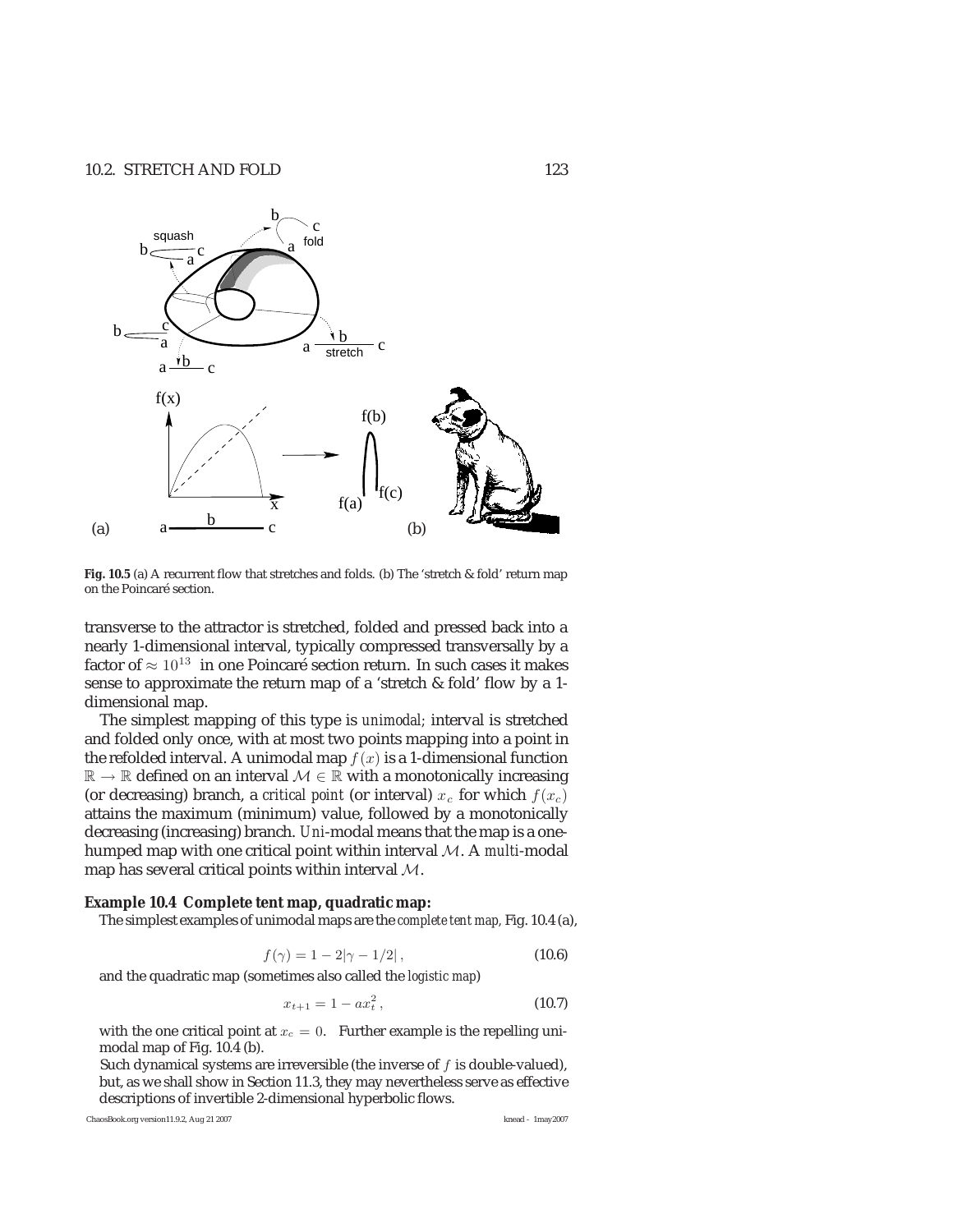

**Fig. 10.6** (a) The complete tent map together with intervals that follow the indicated itinerary for  $n$  steps. (b) A unimodal repeller with the remaining intervals after 1, 2 and 3 iterations. Intervals marked  $s_1s_2\cdots s_n$  are unions of all points that do not escape in n iterations, and follow the itinerary  $S^+ = s_1 s_2 \cdots s_n$ . Note that the spatial ordering does not respect the binary ordering; for example  $x_{00} < x_{01} < x_{11} < x_{10}$  . Also indicated: the fixed points  $x_0$ ,  $x_1$ , the 2-cycle  $\overline{01}$ , and the 3-cycle  $\overline{011}$ .

For the unimodal maps of Fig. 10.4 a Markov partition of the unit interval  $\mathcal M$ is given by the two intervals  $\{M_0, M_1\}$ . We refer to (10.6) as the "complete" tent map because its symbolic dynamics is complete binary: as both  $f(\mathcal{M}_0)$ and  $f(M_1)$  fully cover  $M_0$  and  $M_1$ , the corresponding transition matrix is a  $[2\times2]$  matrix with all entries equal to 1, as in (10.3). As binary symbolic dynamics pops up frequently in applications, we list the shortest binary prime  $\mathbb{Z}$  10.2, page 133 cycles in Table 10.1. (Continued in Example ??.)

> The *critical value* denotes either the maximum or the minimum value of  $f(x)$  on the defining interval; we assume here that it is a maximum,  $f(x_c) > f(x)$  for all  $x \in M$ . The critical value  $f(x_c)$  belongs neither to the left nor to the right partition  $\mathcal{M}_i$ , and is denoted by its own symbol  $s = C$ . As we shall see, its preimages serve as partition boundary points.

> The trajectory  $x_1, x_2, x_3, \ldots$  of the initial point  $x_0$  is given by the iteration  $x_{n+1} = f(x_n)$ . Iterating f and checking whether the point lands to the left or to the right of  $x_c$  generates a *temporally* ordered topological itinerary (10.15) for a given trajectory,

$$
s_n = \begin{cases} 1 & \text{if } x_n > x_c \\ 0 & \text{if } x_n < x_c \end{cases} \tag{10.8}
$$

We shall refer to  $S^+(x_0) = .s_1s_2s_3\cdots$  as the *future itinerary*. Our next task is to answer the reverse problem: given an itinerary, what is the corresponding *spatial* ordering of points that belong to a given trajectory?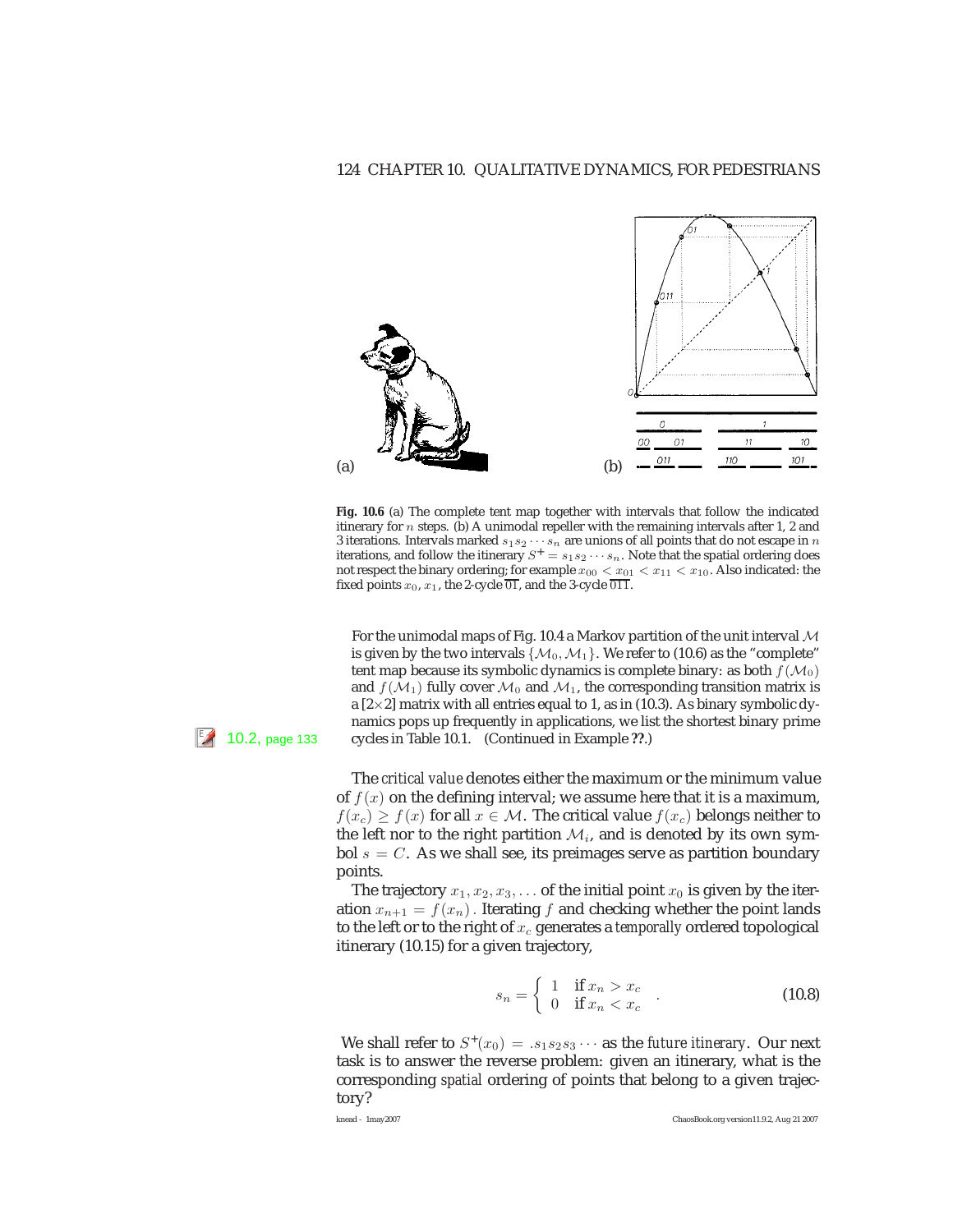# **10.2.2 Spatial ordering, 1-***d* **maps**

Tired of being harassed by your professors? Finish, get a job, do combinatorics your own way, while you still know everything. Professor Gatto Nero

Suppose you have succeeded in constructing a covering symbolic dynamics, such as for a well-separated 3-disk system. Now start moving the disks toward each other. At some critical separation a disk will start blocking families of trajectories traversing the other two disks. The order in which trajectories disappear is determined by their relative ordering in space; the ones closest to the intervening disk will be pruned first. Determining inadmissible itineraries requires that we relate the spatial ordering of trajectories to their time ordered itineraries.<br>The easiest point of departure is to start out by working out this re-<br> $\Box$  11.8, page 153

lation for the symbolic dynamics of 1-dimensional mappings. As it appears impossible to present this material without getting bogged down in a sea of 0's, 1's and subscripted subscripts, we announce the main result before embarking upon its derivation: <sup>⇒</sup> Section 10.3 The admissibility criterion eliminates *all* itineraries

that cannot occur for a given unimodal map.

The tent map (10.6) consists of two straight segments joined at  $x =$  $1/2$ . The symbol  $s_n$  defined in (10.8) equals 0 if the function increases, and 1 if the function decreases. The piecewise linearity of the map makes it possible to analytically determine an initial point given its itinerary, a property that we now use to define a topological coordinatization common to all unimodal maps.

Here we have to face the fundamental problem of pedagogy: combinatorics cannot be taught. The best one can do is to state the answer, and then hope that you will figure it out by yourself. Once you figure it out, feel free to complain that the way the rule is stated here is incomprehensible, and shows us how you did it better.

The tent map point  $\gamma(S^+)$  with future itinerary  $S^+$  is given by converting the sequence of  $s_n$ 's into a binary number by the following algorithm:

$$
w_{n+1} = \begin{cases} w_n & \text{if } s_{n+1} = 0 \\ 1 - w_n & \text{if } s_{n+1} = 1 \end{cases}, \qquad w_1 = s_1
$$
  

$$
\gamma(S^+) = 0.w_1w_2w_3... = \sum_{n=1}^{\infty} w_n/2^n.
$$
 (10.9)

This follows by inspection from the binary tree of Fig. 10.7.  $\begin{array}{|c|c|c|c|c|c|} \hline \end{array}$  10.4, page 133

# **Example 10.5 Converting**  $\gamma$  to  $S^+$ :

 $\gamma$  whose itinerary is  $S^+ = 0110000 \cdots$  is given by the binary number  $\gamma =$ .010000 ···. Conversely, the itinerary of  $\gamma = .01$  is  $s_1 = 0$ ,  $f(\gamma) = .1 \rightarrow s_2 =$ 1,  $f^{2}(\gamma) = f(.1) = 1 \rightarrow s_3 = 1$ , etc..

We shall refer to  $\gamma(S^+)$  as the *(future) topological coordinate.*  $w_t$ 's are the digits in the binary expansion of the starting point  $\gamma$  for the complete ChaosBook.org version11.9.2, Aug 21 2007 knead - 1may2007



**Fig. 10.7** Alternating binary tree relates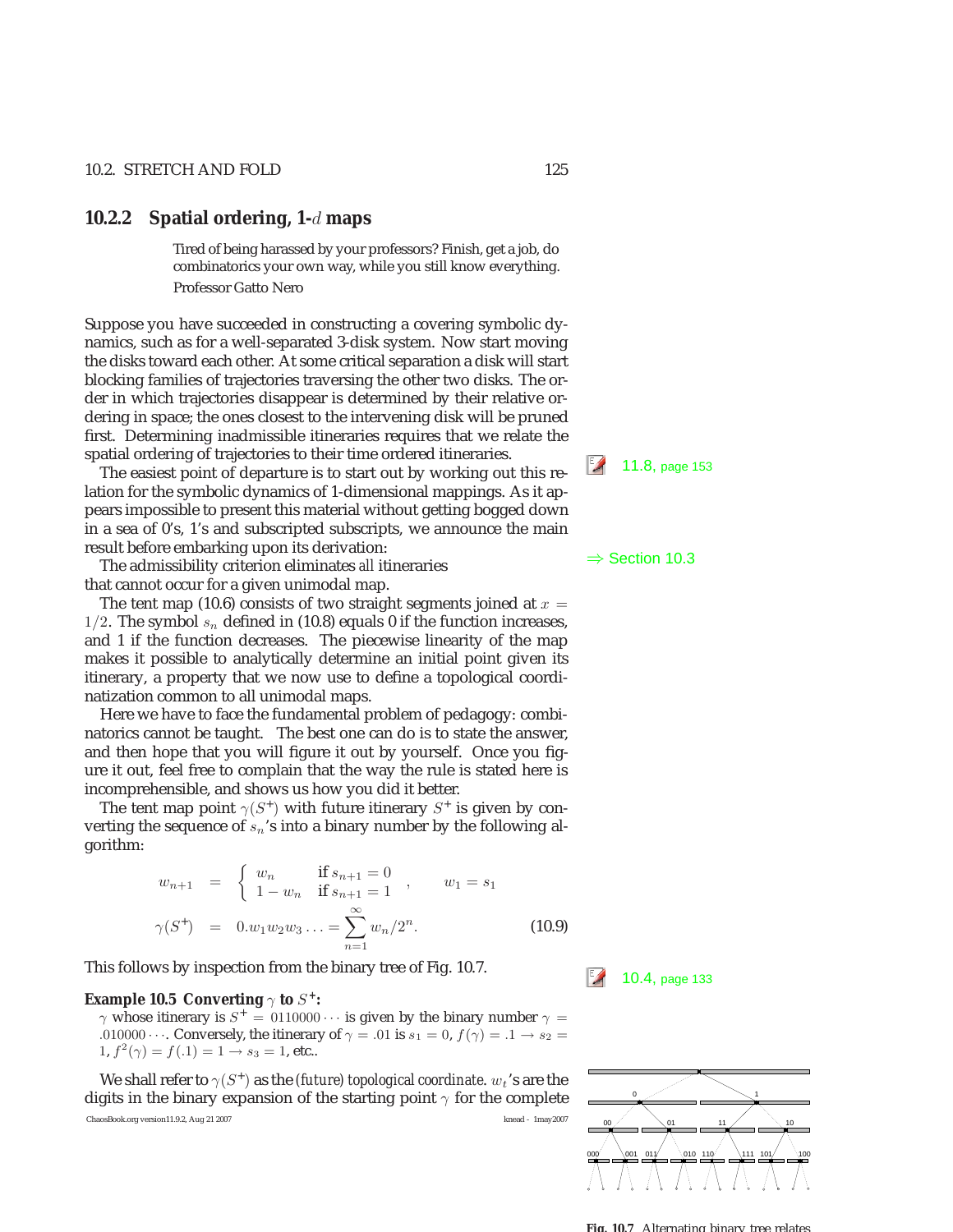tent map (10.6). In the left half-interval the map  $f(x)$  acts by multiplication by 2, while in the right half-interval the map acts as a flip as well as multiplication by 2, reversing the ordering, and generating in the process the sequence of  $s_n$ 's from the binary digits  $w_n$ .

The mapping  $x_0 \to S^+(x_0) \to \gamma_0 = \gamma(S^+)$  is a *topological conjugacy* which maps the trajectory of an initial point  $x_0$  under iteration of a given unimodal map to that initial point  $\gamma$  for which the trajectory of the "canonical" unimodal map (10.6) has the same itinerary. The virtue of this conjugacy is that it *preserves the ordering* for any unimodal map in the sense that if  $\overline{x} > x$ , then  $\overline{\gamma} > \gamma$ .

# **10.3 Kneading theory**

#### (K.T. Hansen and P. Cvitanović)

The main motivation for being mindful of spatial ordering of temporal itineraries is that this spatial ordering provides us with criteria that separate inadmissible orbits from those realizable by the dynamics. For 1-dimensional mappings the *kneading theory* provides such criterion of admissibility.

If the parameter in the quadratic map (10.7) is  $a > 2$ , then the iterates of the critical point  $x_c$  diverge for  $n \to \infty$ . As long as  $a \geq 2$ , any sequence  $S^+$  composed of letters  $s_i = \{0, 1\}$  is admissible, and any value of  $0 \leq \gamma < 1$  corresponds to an admissible orbit in the non-wandering set of the map. The corresponding repeller is a complete binary labeled Cantor set, the  $n \to \infty$  limit of the *n*th level covering intervals sketched in Fig. 10.4.

For  $a < 2$  only a subset of the points in the interval  $\gamma \in [0,1]$  corresponds to admissible orbits. The forbidden symbolic values are determined by observing that the largest  $x_n$  value in an orbit  $x_1 \rightarrow x_2 \rightarrow$  $x_3 \rightarrow \ldots$  has to be smaller than or equal to the image of the critical point, *the critical value*  $f(x_c)$ . Let  $K = S^+(x_c)$  be the itinerary of the critical point  $x_c$ , denoted the *kneading sequence* of the map. The corresponding topological coordinate is called the *kneading value*

$$
\kappa = \gamma(K) = \gamma(S^+(x_c)).\tag{10.10}
$$

A map with the same kneading sequence K as  $f(x)$ , such as the dike map Fig. 10.8, is obtained by slicing off all  $\gamma(S^+(x_0)) > \kappa$ ,

$$
f(\gamma) = \begin{cases} f_0(\gamma) = 2\gamma & \gamma \in I_0 = [0, \kappa/2) \\ f_c(\gamma) = \kappa & \gamma \in I_c = [\kappa/2, 1 - \kappa/2] \\ f_1(\gamma) = 2(1 - \gamma) & \gamma \in I_1 = [1 - \kappa/2, 1] \end{cases}
$$
 (10.11)

The dike map is the complete tent map Fig. 10.4 (a) with the top sliced off. It is convenient for coding the symbolic dynamics, as those  $\gamma$  values that survive the pruning are the same as for the complete tent map Fig. 10.4 (a), and are easily converted into admissible itineraries by (10.9).

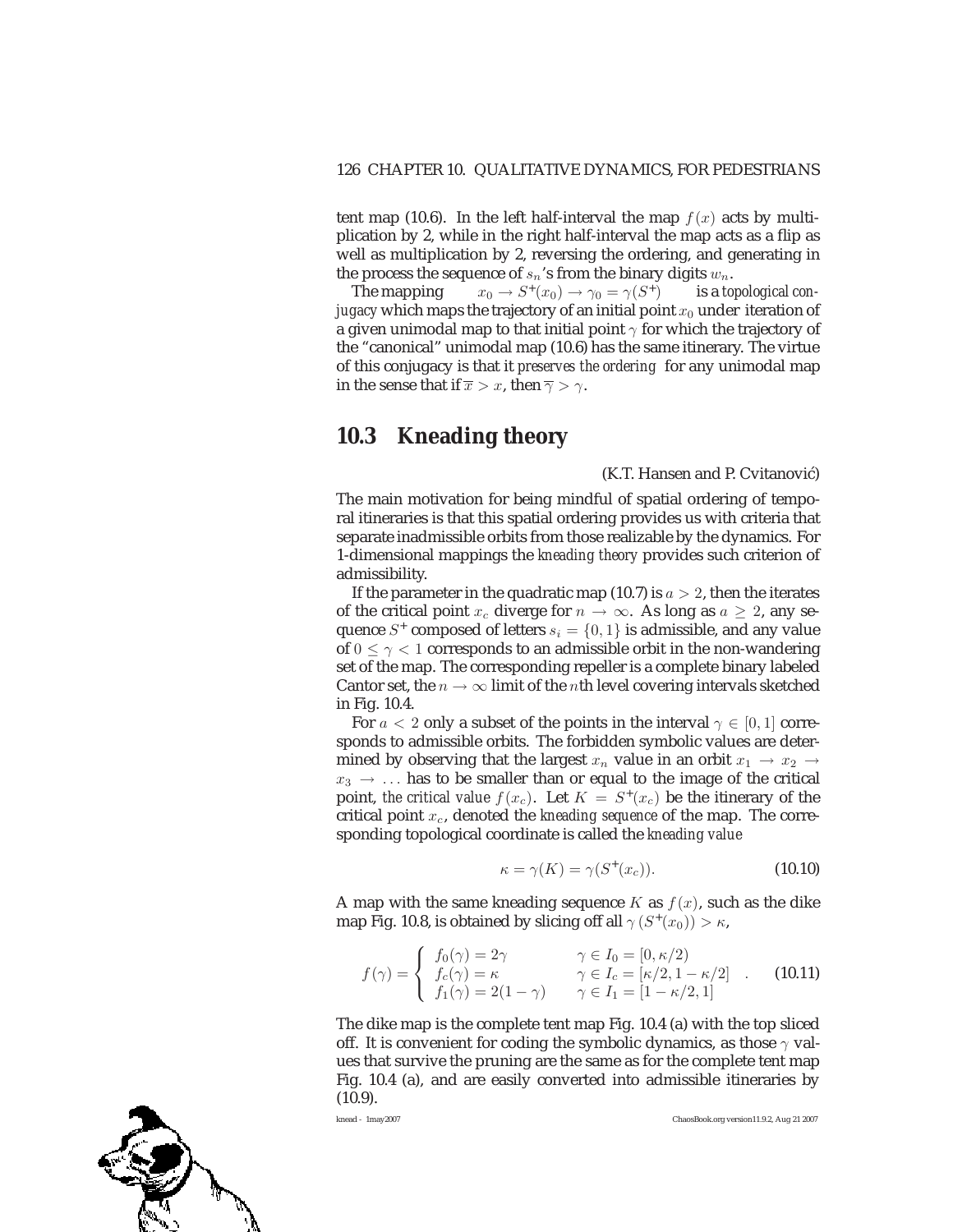## 10.4. MARKOV GRAPHS 127

If  $\gamma(S^*) > \gamma(K)$ , the point x whose itinerary is  $S^*$  would exceed the critical value,  $x > f(x_c)$ , and hence cannot be an admissible orbit. Let

$$
\hat{\gamma}(S^+) = \sup_m \gamma(\sigma^m(S^+))
$$
\n(10.12)

be the *maximal value*, the highest topological coordinate reached by the orbit  $x_1 \rightarrow x_2 \rightarrow x_3 \rightarrow \ldots$  We shall call the interval  $(\kappa, 1]$  the *primary pruned interval.* The orbit  $S^+$  is inadmissible if  $\gamma$  of any shifted sequence of  $S<sup>+</sup>$  falls into this interval.

**Criterion of admissibility:** *Let* κ *be the kneading value of the critical point, and*  $\hat{\gamma}(S^+)$  *be the maximal value of the orbit*  $S^+$ *. Then the orbit*  $S^+$  *is admissible if and only if*  $\hat{\gamma}(S^+) \leq \kappa$ *.* 

While a unimodal map may depend on many arbitrarily chosen parameters, its dynamics determines the unique kneading value  $\kappa$ . We shall call  $\kappa$  the *topological parameter* of the map. Unlike the parameters of the original dynamical system, the topological parameter has no reason to be either smooth or continuous. The jumps in  $\kappa$  as a function of the map parameter such as  $a$  in (10.7) correspond to inadmissible values of the topological parameter. Each jump in  $\kappa$  corresponds to a stability window associated with a stable cycle of a smooth unimodal map. For the quadratic map (10.7)  $\kappa$  increases monotonically with the parameter a, but for a general unimodal map such monotonicity need not hold.

For further details of unimodal dynamics, the reader is referred to Appendix **??**. As we shall see in Section 11.5, for higher dimensional maps and flows there is no single parameter that orders dynamics monotonically; as a matter of fact, there is an infinity of parameters that need adjustment for a given symbolic dynamics. This difficult subject is beyond our current ambition horizon.

# **10.4 Markov graphs**

# **10.4.1 Finite memory**

In the complete  $N$ -ary symbolic dynamics case (see example  $(10.3)$ ) the choice of the next symbol requires no memory of the previous ones. However, any further refinement of the partition requires finite memory.

For example, for the binary labeled repeller with complete binary symbolic dynamics, we might chose to partition the state space into four regions  $\{M_{00},M_{01},M_{10},M_{11}\}$ , a 1-step refinement of the initial partition  $\{\mathcal{M}_0, \mathcal{M}_1\}$ . Such partitions are drawn in Fig. 10.4, as well as Fig. 1.9. Topologically  $f$  acts as a left shift (11.10), and its action on the rectangle [.01] is to move the decimal point to the right, to [0.1], forget the past,  $[.1]$ , and land in either of the two rectangles  $\{[.10], [.11]\}$ . Filling in the matrix elements for the other three initial states we obtain the 1-step memory transition matrix acting on the 4-state vector  $\frac{1000 \text{ N}}{\text{khead} \cdot \text{Imay2007}}$  10.7, page 134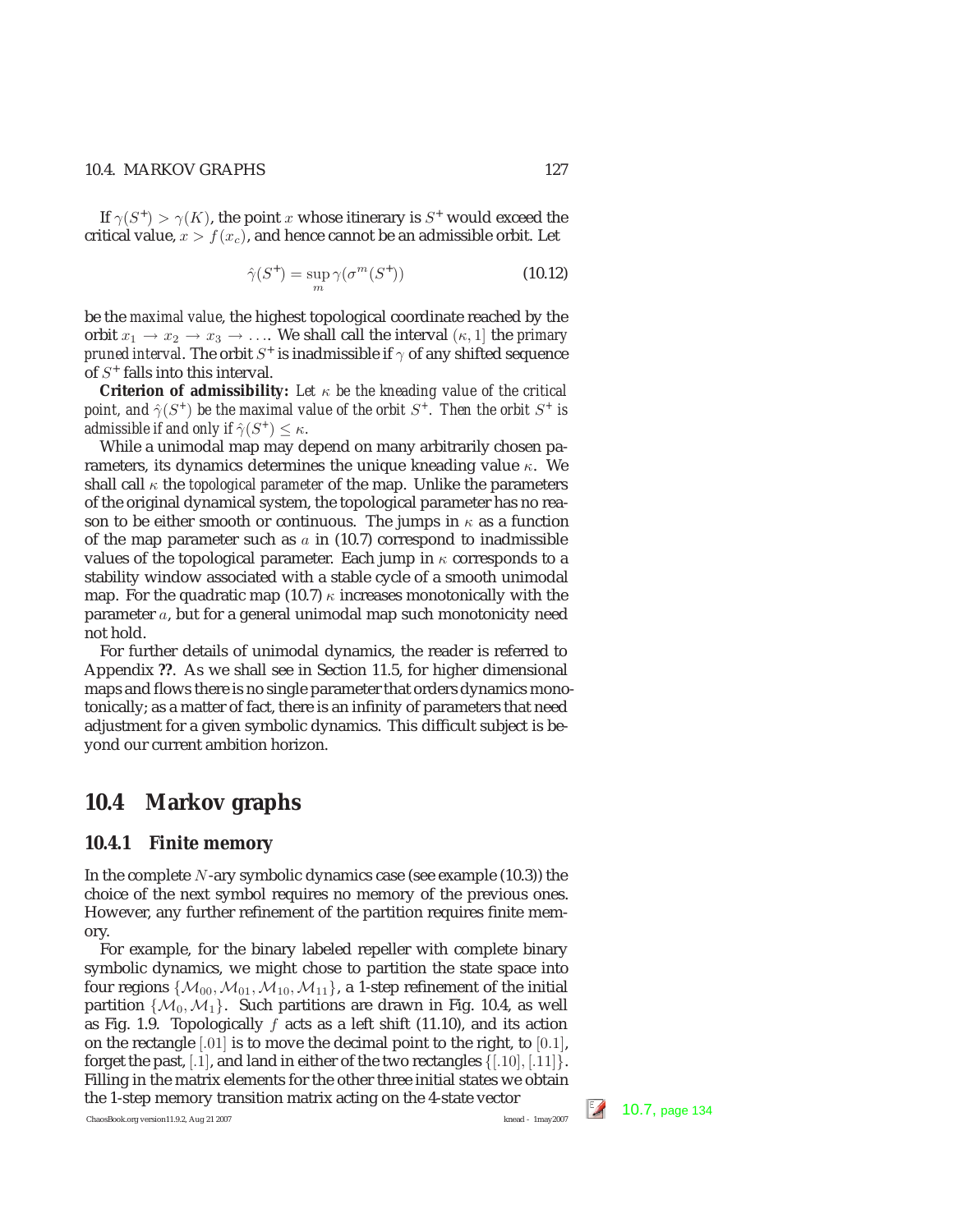

**Fig. 10.10** (a) The 2-step memory Markov graph, links version obtained by identifying nodes  $A = D = E = F = G$  in Fig. **??** (a). Links of this graph correspond to the matrix entries in the transition matrix (10.13). (b) the 2-step memory Markov graph, node version.

$$
\phi' = T\phi = \begin{pmatrix} T_{00,00} & 0 & T_{00,10} & 0 \\ T_{01,00} & 0 & T_{01,10} & 0 \\ 0 & T_{10,01} & 0 & T_{10,11} \\ 0 & T_{11,01} & 0 & T_{11,11} \end{pmatrix} \begin{pmatrix} \phi_{00} \\ \phi_{01} \\ \phi_{10} \\ \phi_{11} \end{pmatrix} .
$$
 (10.13)

By the same token, for  $M$ -step memory the only nonvanishing matrix elements are of the form  $T_{s_1s_2...s_{M+1},s_0s_1...s_M}$ ,  $s_{M+1} \in \{0,1\}$ . This is a sparse matrix, as the only non vanishing entries in the  $m = s_0 s_1 \dots s_M$ 13.1, page 191 column of  $T_{dm}$  are in the rows  $d = s_1 \dots s_M 0$  and  $d = s_1 \dots s_M 1$ . If we increase the number of steps remembered, the transition matrix grows big quickly, as the  $N$ -ary dynamics with  $M$ -step memory requires an  $[N^{M+1} \times N^{M+1}]$  matrix. Since the matrix is very sparse, it pays to find a compact representation for  $T$ . Such representation is afforded by Markov graphs, which are not only compact, but also give us an intuitive picture of the topological dynamics.

> Construction of a good Markov graph is, like combinatorics, unexplainable. The only way to learn is by some diagrammatic gymnastics, so we work our way through a sequence of exercises in lieu of plethora of baffling definitions.

> To start with, what do finite graphs have to do with infinitely long trajectories? To understand the main idea, let us construct a graph that enumerates all possible itineraries for the case of complete binary symbolic dynamics.

> Mark a dot "." on a piece of paper. Draw two short lines out of the dot, end each with a dot. The full line will signify that the first symbol in an itinerary is "1", and the dotted line will signifying "0". Repeat the procedure for each of the two new dots, and then for the four dots, and so on. The result is the binary tree of Fig. **??** (a). Starting at the top node, the tree enumerates exhaustively all distinct finite itineraries

$$
\{0,1\},\{00,01,10,11\},\{000,001,010,\cdots\},\cdots.
$$

The  $M = 4$  nodes in Fig. ?? (a) correspond to the 16 distinct binary strings of length 4, and so on. By habit we have drawn the tree as the alternating binary tree of Fig. 10.7, but that has no significance as far as



**Fig. 10.9** (a) The self-similarity of the complete binary symbolic dynamics represented by a binary tree (b) identification of nodes  $B = A$ ,  $C = A$  leads to the finite 1-node, 2-links Markov graph. All admissible itineraries are generated as walks on this finite Markov graph.

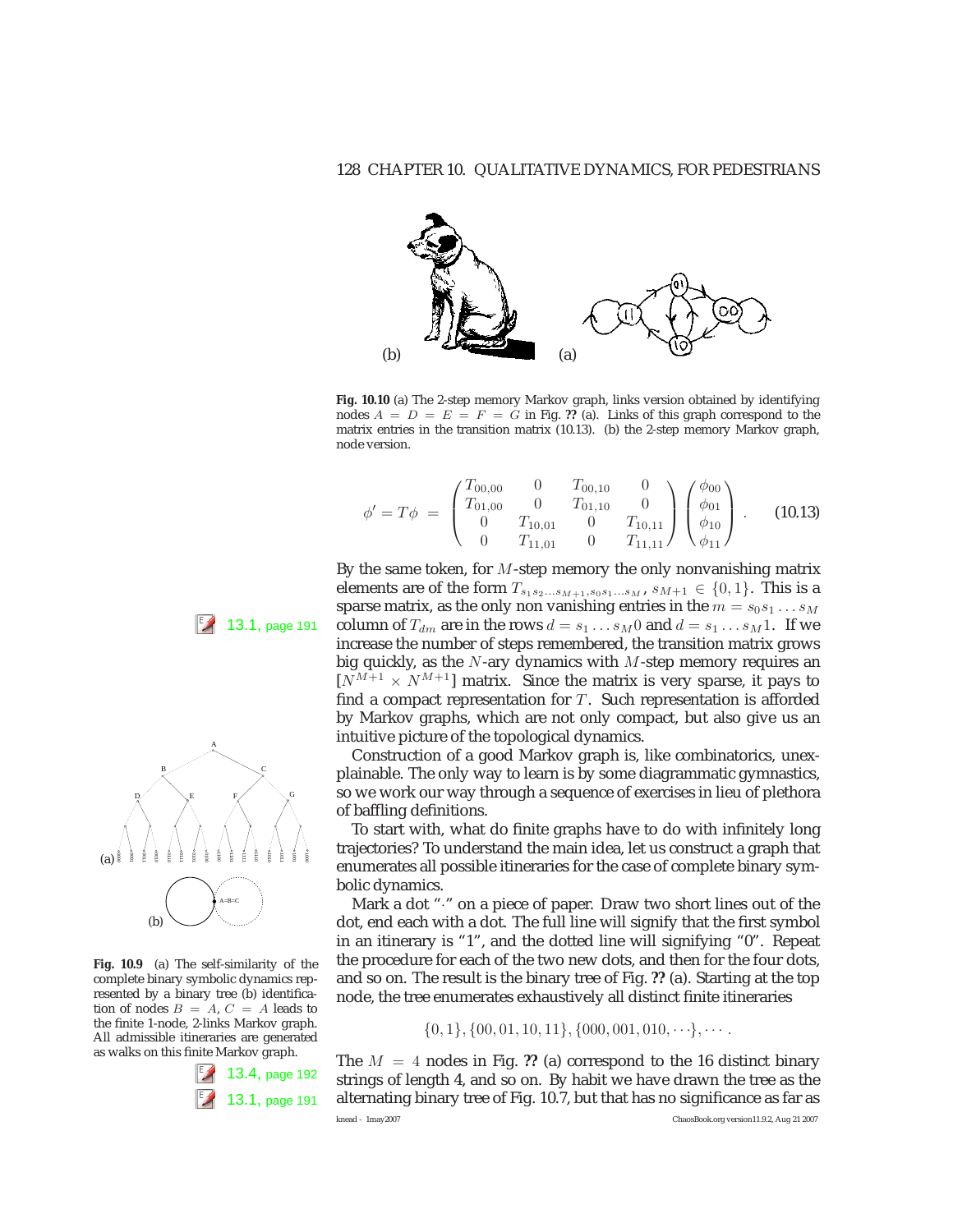

Fig. 10.11 (a) The self-similarity of the 00 pruned binary tree: trees originating from nodes C and E are the same as the entire tree. (b) Identification of nodes  $A = C = E$ leads to the finite 2-node, 3-links Markov graph; as 0 is always followed by 1, the walks on this graph generate only the admissible itineraries.

enumeration of itineraries is concerned - an ordinary binary tree would serve just as well.

The trouble with an infinite tree is that it does not fit on a piece of paper. On the other hand, we are not doing much - at each node we are turning either left or right. Hence all nodes are equivalent, and can be identified. To say it in other words, the tree is self-similar; the trees originating in nodes  $B$  and  $C$  are themselves copies of the entire tree. The result of identifying  $B = A$ ,  $C = A$  is a single node, 2-link Markov graph of Fig. **??** (b): any itinerary generated by the binary tree Fig. **??** (a), no matter how long, corresponds to a walk on this graph.

This is the most compact encoding of the complete binary symbolic dynamics. Any number of more complicated Markov graphs can do the job as well, and might be sometimes preferable. For example, identifying the trees originating in  $D$ ,  $E$ ,  $F$  and  $G$  with the entire tree leads to the 2-step memory Markov graph of Fig. 10.9a. The corresponding transition matrix is given by (10.13).





# **10.5 Symbolic dynamics, basic notions**

In this section we collect the basic notions and definitions of symbolic dynamics. The reader might prefer to skim through this material on first reading, return to it later as the need arises.

**Shifts.** We associate with every initial point  $x_0 \in M$  the *future itinerary*, a sequence of symbols  $S^+(x_0) = s_1s_2s_3 \cdots$  which indicates the order in which the regions are visited. If the trajectory  $x_1, x_2, x_3, \ldots$  of the initial ChaosBook.org version11.9.2, Aug 21 2007 knead - 1may2007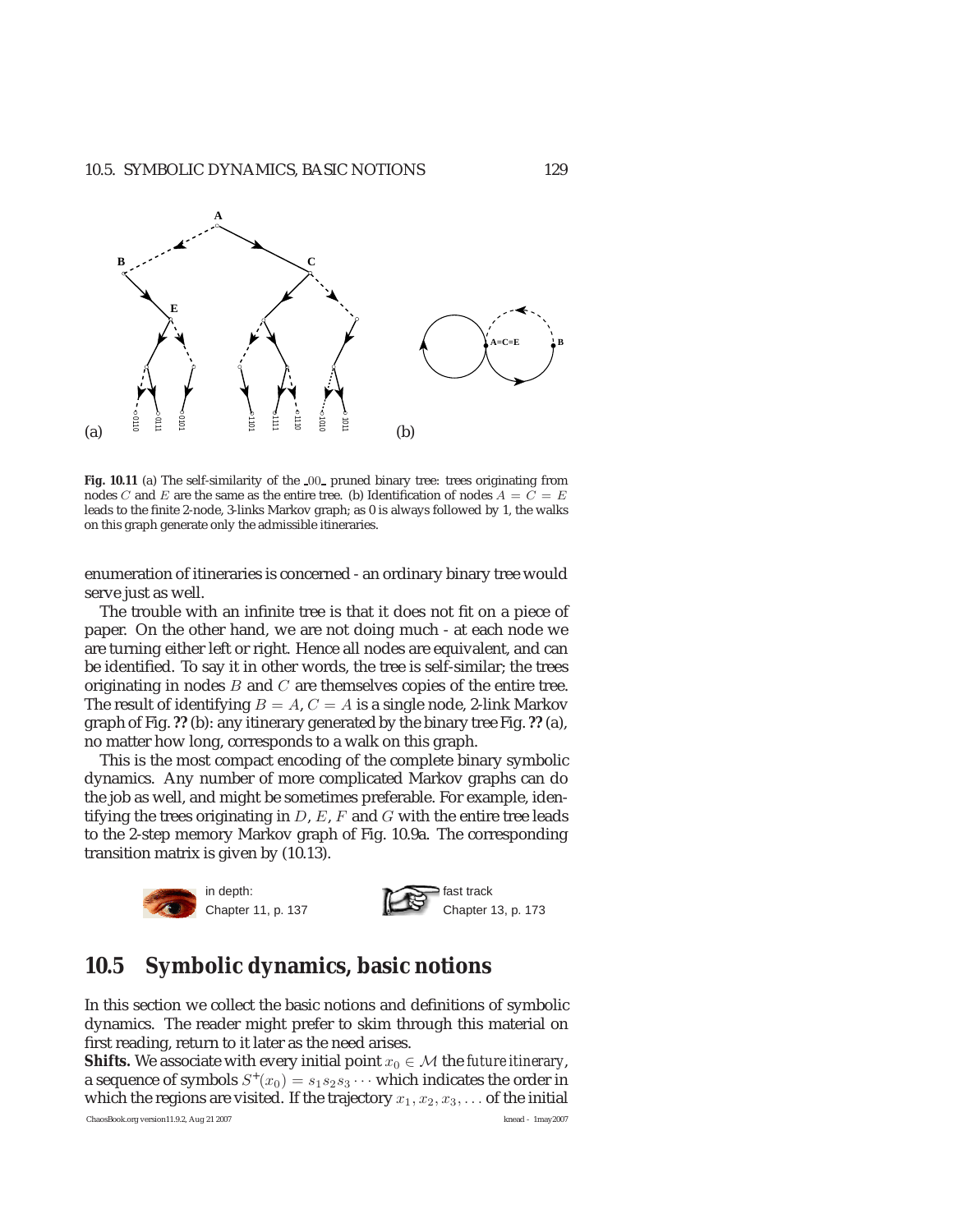point  $x_0$  is generated by

$$
x_{n+1} = f(x_n), \t\t(10.14)
$$

then the itinerary is given by the symbol sequence

$$
s_n = s \qquad \text{if} \qquad x_n \in \mathcal{M}_s F \,. \tag{10.15}
$$

Similarly, the *past itinerary*  $S^-(x_0) = \cdots s_{-2}s_{-1}s_0$  describes the history of  $x_0$ , the order in which the regions were visited before arriving to the point  $x_0$ . To each point  $x_0$  in the dynamical space we thus associate a bi-infinite itinerary

$$
S(x_0) = (s_k)_{k \in \mathbb{Z}} = S^-.S^+ = \cdots s_{-2}s_{-1}s_0.s_1s_2s_3\cdots
$$
 (10.16)

The itinerary will be finite for a scattering trajectory, entering and then escaping  $M$  after a finite time, infinite for a trapped trajectory, and infinitely repeating for a periodic trajectory.

The set of all bi-infinite itineraries that can be formed from the letters of the alphabet A is called the *full shift*

$$
\mathcal{A}^{\mathbb{Z}} = \{(s_k)_{k \in \mathbb{Z}} : s_k \in \mathcal{A} \text{ for all } k \in \mathbb{Z}\}.
$$
 (10.17)

The jargon is not thrilling, but this is how professional dynamicists talk to each other. We will stick to plain English to the extent possible.

We refer to this set of all conceivable itineraries as the *covering* symbolic dynamics. The name *shift* is descriptive of the way the dynamics acts on these sequences. As is clear from the definition (10.15), a forward iteration  $x \to x' = f(x)$  shifts the entire itinerary to the left through the "decimal point". This operation, denoted by the shift operator  $\sigma$ .

$$
\sigma(\cdots s_{-2}s_{-1}s_0.s_1s_2s_3\cdots) = \cdots s_{-2}s_{-1}s_0s_1.s_2s_3\cdots,
$$
 (10.18)

demoting the current partition label  $s_1$  from the future  $S^+$  to the "has been" itinerary S<sup>-</sup>. The inverse shift  $\sigma^{-1}$  shifts the entire itinerary one step to the right.

A finite sequence  $b = s_k s_{k+1} \cdots s_{k+n_b-1}$  of symbols from A is called a *block* of length  $n_b$ . A state space trajectory is *periodic* if it returns to its initial point after a finite time; in the shift space the trajectory is periodic if its itinerary is an infinitely repeating block  $p^{\infty}$ . We shall refer to the set of periodic points that belong to a given periodic orbit as a *cycle*

$$
p = \overline{s_1 s_2 \cdots s_{n_p}} = \{x_{s_1 s_2 \cdots s_{n_p}}, x_{s_2 \cdots s_{n_p} s_1}, \cdots, x_{s_{n_p} s_1 \cdots s_{n_p - 1}}\}.
$$
 (10.19)

By its definition, a cycle is invariant under cyclic permutations of the symbols in the repeating block. A bar over a finite block of symbols denotes a periodic itinerary with infinitely repeating basic block; we shall omit the bar whenever it is clear from the context that the trajectory is periodic. Each *cycle point* is labeled by the first  $n_p$  steps of its future itinerary. For example, the 2nd cycle point is labeled by

$$
x_{s_2\cdots s_{n_p}s_1}=x_{\overline{s_2\cdots s_{n_p}s_1}\cdot s_2\cdots s_{n_p}s_1}.
$$

knead - 1may2007 ChaosBook.org version11.9.2, Aug 21 2007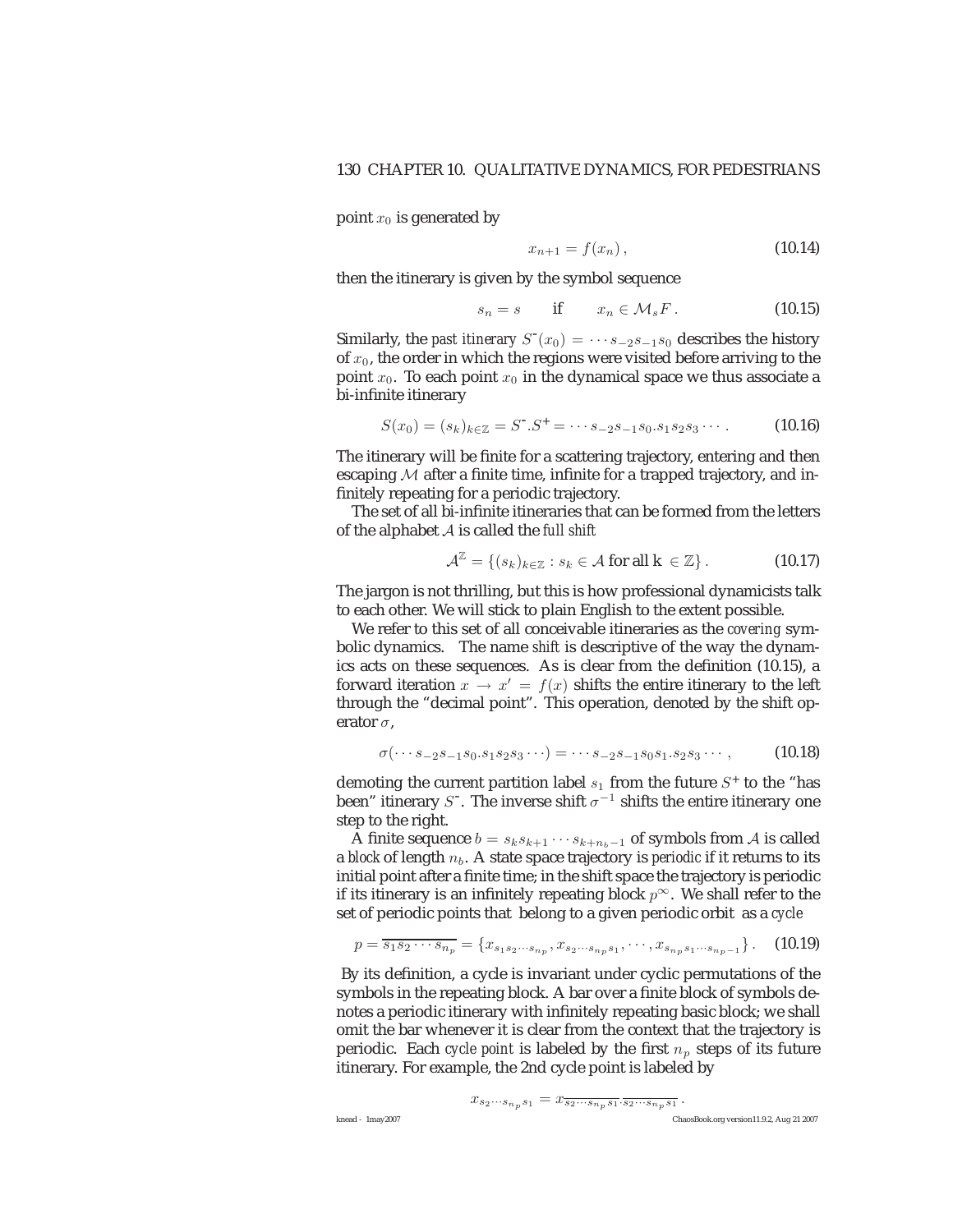A *prime* cycle  $p$  of length  $n_p$  is a single traversal of the orbit; its label is a block of  $n_p$  symbols that cannot be written as a repeat of a shorter block (in literature such cycle is sometimes called *primitive*; we shall refer to it as "prime" throughout this text).

**Partitions.** A partition is called *generating* if every infinite symbol sequence corresponds to a distinct point in the state space. Finite Markov partition (10.4) is an example. Constructing a generating partition for a given system is a difficult problem. In examples to follow we shall concentrate on cases which allow finite partitions, but in practice almost any generating partition of interest is infinite.

A mapping  $f : \mathcal{M} \to \mathcal{M}$  together with a partition  $\mathcal{A}$  induces *topological dynamics*  $(\Sigma, \sigma)$ , where the *subshift* 

$$
\Sigma = \{(s_k)_{k \in \mathbb{Z}}\},\tag{10.20}
$$

is the set of all *admissible* infinite itineraries, and  $\sigma : \Sigma \to \Sigma$  is the shift operator (10.18). The designation "subshift" comes form the fact that  $\Sigma \subset \mathcal{A}^{\mathbb{Z}}$  is the subset of the full shift (10.17). One of our principal tasks in developing symbolic dynamics of dynamical systems that occur in nature will be to determine  $\Sigma$ , the set of all bi-infinite itineraries  $S$  that are actually realized by the given dynamical system.

A partition too coarse, coarser than, for example, a Markov partition, would assign the same symbol sequence to distinct dynamical trajectories. To avoid that, we often find it convenient to work with partitions finer than strictly necessary. Ideally the dynamics in the refined partition assigns a unique infinite itinerary  $\cdots s_{-2}s_{-1}s_0.s_1s_2s_3\cdots$  to each distinct trajectory, but there might exist full shift symbol sequences (10.17) which are not realized as trajectories; such sequences are called *inadmissible*, and we say that the symbolic dynamics is *pruned*. The word is suggested by "pruning" of branches corresponding to forbidden sequences for symbolic dynamics organized hierarchically into a tree structure, as explained in Section 10.4.

**Pruning.** If the dynamics is pruned, the alphabet must be supplemented by a *grammar*, a set of pruning rules. After the inadmissible sequences have been pruned, it is often convenient to parse the symbolic strings into words of variable length - this is called *coding*. Suppose that the grammar can be stated as a finite number of pruning rules, each forbidding a block of finite length,

$$
G = \{b_1, b_2, \cdots b_k\}, \qquad (10.21)
$$

where a *pruning block b* is a sequence of symbols  $b = s_1 s_2 \cdots s_{n_b}$ ,  $s \in A$ , of finite length  $n_b$ . In this case we can always construct a finite Markov partition (10.4) by replacing finite length words of the original partition by letters of a new alphabet. In particular, if the longest forbidden block is of length  $M + 1$ , we say that the symbolic dynamics is a shift of finite type with M-step memory. In that case we can *recode* the symbolic dynamics in terms of a new alphabet, with each new letter given by an admissible block of at most length  $M$ . In the new alphabet the gram-

ChaosBook.org version11.9.2, Aug 21 2007 knead - 1may2007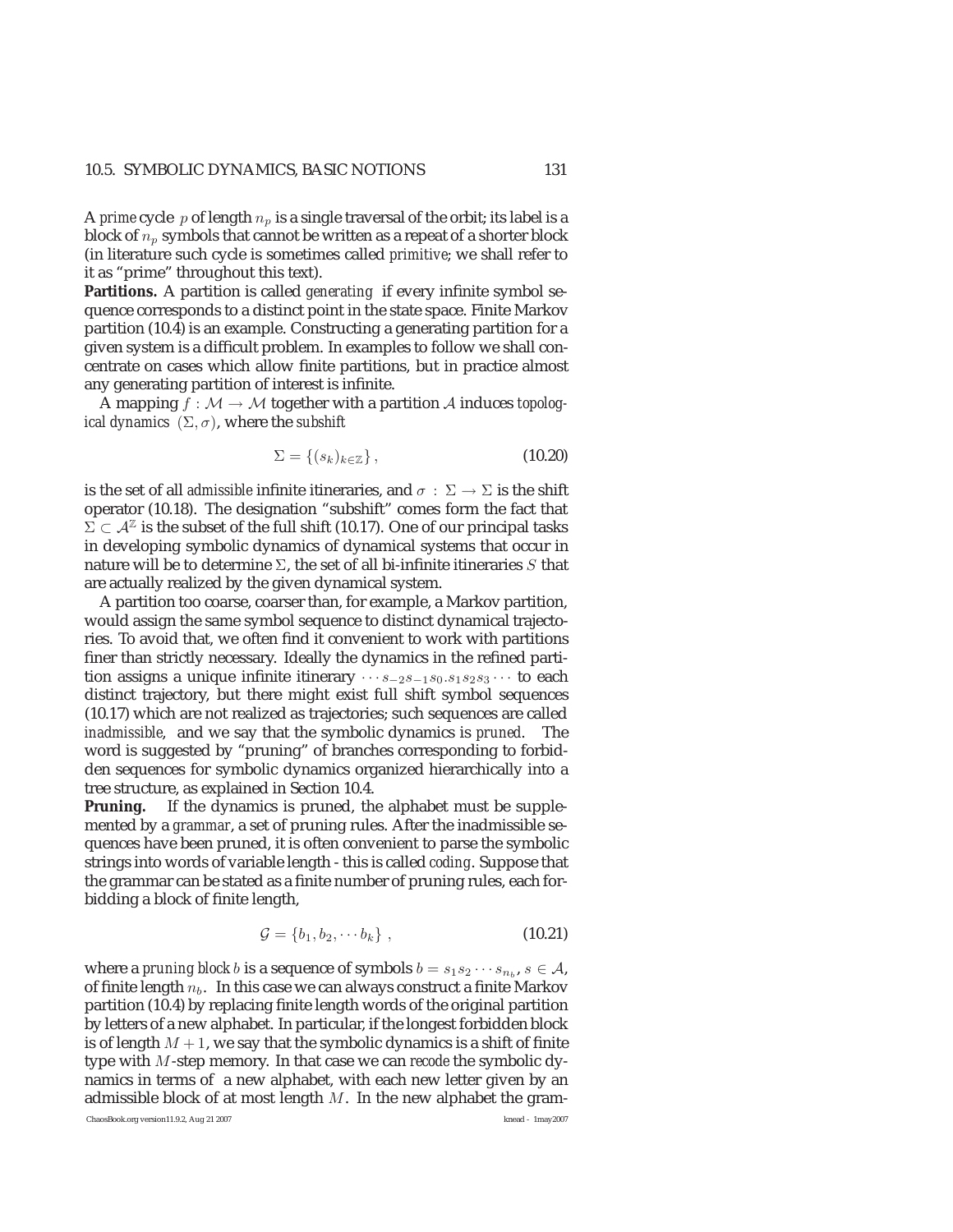

**Fig. 10.12** (a) The transition matrix for a simple subshift on two-state partition  $A = \{0, 1\}$ , with grammar  $G$  given by a single pruning block  $b = 11$  (consecutive repeat of symbol 1 is inadmissible): the state  $\mathcal{M}_0$  maps both onto  $\mathcal{M}_0$  and  $\mathcal{M}_1$ , but the state  $\mathcal{M}_1$  maps only onto  $\mathcal{M}_0$ . (b) The corresponding finite 2-node, 3-links Markov graph, with nodes coding the symbols. All admissible itineraries are generated as walks on this finite Markov graph.

mar rules are implemented by setting  $T_{ij} = 0$  in (10.3) for forbidden transitions.

A topological dynamical system  $(\Sigma, \sigma)$  for which all admissible itineraries are generated by a finite transition matrix

$$
\Sigma = \{(s_k)_{k \in \mathbb{Z}} : T_{s_k s_{k+1}} = 1 \text{ for all } k\}
$$
 (10.22)

is called a subshift of *finite type*. Such systems are particularly easy to handle; the topology can be converted into symbolic dynamics by representing the transition matrix by a finite directed *Markov graph*, a convenient visualization of topological dynamics.

**Markov graphs.** A Markov graph describes compactly the ways in which the state space regions map into each other, accounts for finite memory effects in dynamics, and generates the totality of admissible trajectories as the set of all possible walks along its links.

A Markov graph consists of a set of *nodes* (or *vertices*, or *states*), one for each state in the alphabet  $A = \{A, B, C, \dots, Z\}$ , connected by a set of directed *links* (*edges*, *arcs*). Node i is connected by a directed link to node  $j$  whenever the transition matrix element (10.2) takes value  $T_{ij} = 1$ . There might be a set of links connecting two nodes, or links that originate and terminate on the same node. Two graphs are isomorphic if one can be obtained from the other by relabeling links and nodes; for us they are one and the same graph. As we are interested in recurrent dynamics, we restrict our attention to *irreducible* or *strongly connected* graphs, i.e., graphs for which there is a path from any node to any other node.

The simplest example is given in Fig. 10.5.



# **Summary**

In Chapters **??** and **??** we will establish that spectra of evolution operators can be extracted from periodic orbit sums:

 $\sum$  (spectral eigenvalues) =  $\sum$  (periodic orbits). knead - 1may2007 ChaosBook.org version11.9.2, Aug 21 2007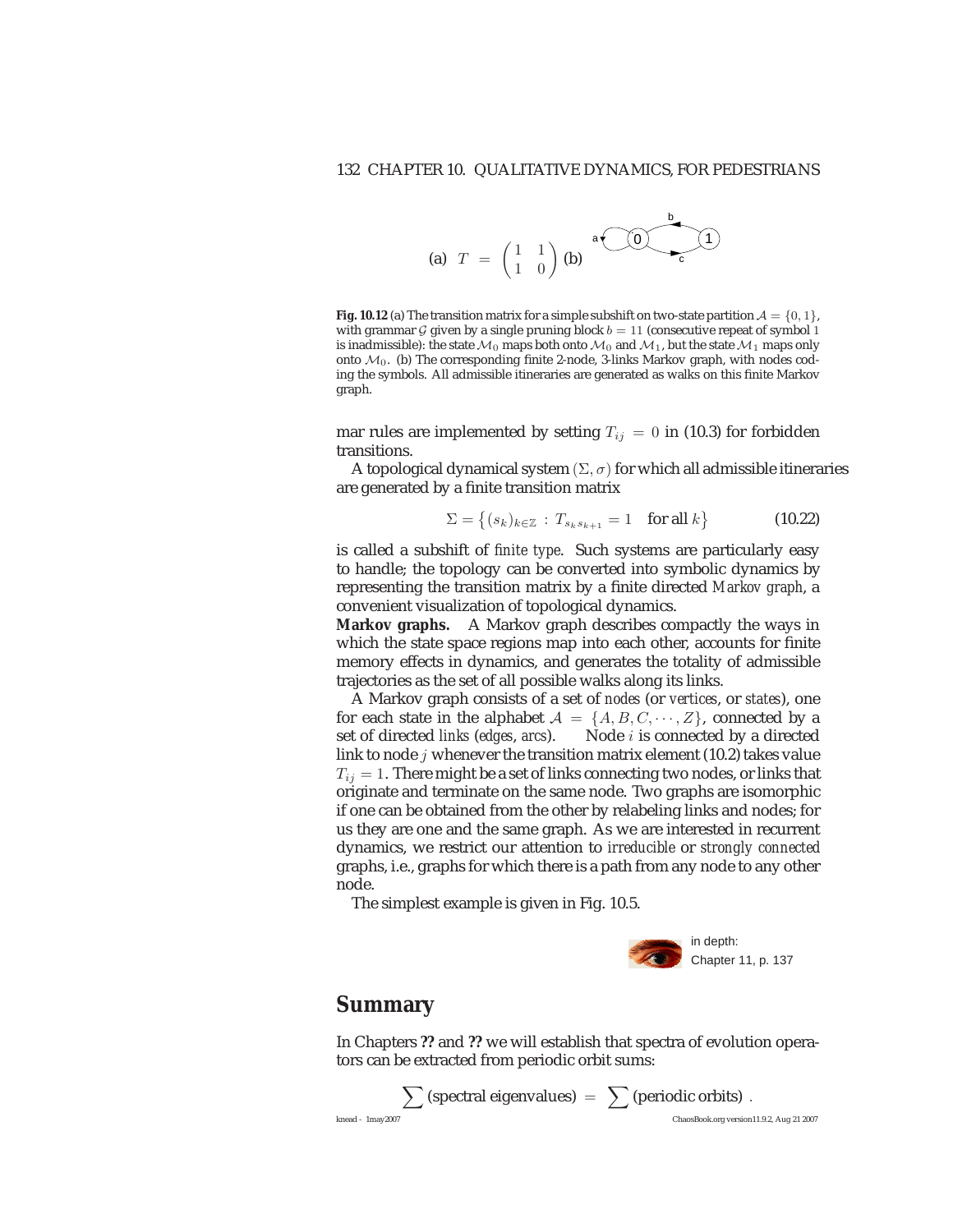Further reading 133

In order to implement this theory we need to know what periodic orbits can exist, and the symbolic dynamics developed above and in Chapter 11 is an invaluable tool toward this end.

# **Further reading**

Symbolic dynamics, history and good taste. For a brief history of symbolic dynamics, from J. Hadamard in 1898 onward, see Notes to chapter 1 of Kitchens monograph [1], a very clear and enjoyable mathematical introduction to topics discussed here. Diacu and Holmes [2] provide an excellent survey of symbolic dynamics applied to of celestial mechanics. Finite Markov graphs or finite automata are discussed in Refs. [3–6]. They belong to the category of regular languages. A good hands-on introduction to symbolic dynamics is given in Ref. [12].

The binary labeling of the once-folding map periodic points was introduced by Myrberg [13] for onedimensional maps, and its utility to two-dimensional maps has been emphasized in Refs. [8, 12]. For onedimensional maps it is now customary to use the  $R-L$  notation of Metropolis, Stein and Stein [14, 15], indicating that the point  $x_n$  lies either to the left or to the right of the critical point in Fig. 10.4. The symbolic dynamics of such mappings has been extensively studied by means of the Smale horseshoes, see for example Ref. [16]. Using letters rather than numerals in symbol dynamics alphabets probably reflects good taste. We prefer numerals for their computational convenience, as they speed up the implementation of conversions into the topological coordinates  $(\delta, \gamma)$  introduced in Section 11.4.1. The alternating binary ordering of Fig. 10.7 is related to the Gray codes of computer science [9].

**Inflating Markov graphs.** In the above examples the symbolic dynamics has been encoded by labeling links in the Markov graph. Alternatively one can encode the dynamics by labeling the nodes, as in Fig. 10.9, where the 4 nodes refer to 4 Markov partition regions  $\{\mathcal{M}_{00},\mathcal{M}_{01},\mathcal{M}_{10},\mathcal{M}_{11}\}\$ , and the 8 links to the 8 non-zero entries in the 2-step memory transition matrix (10.13).



# **Exercises**

- (10.1) **Binary symbolic dynamics.** Verify that the shortest prime binary cycles of the unimodal repeller of Fig. 10.4 are  $\overline{0}$ ,  $\overline{1}$ ,  $\overline{01}$ ,  $\overline{001}$ ,  $\overline{011}$ ,  $\cdots$ . Compare with Table 10.1. Try to sketch them in the graph of the unimodal function  $f(x)$ ; compare ordering of the periodic points with Fig. 10.7. The point is that while overlayed on each other the longer cycles look like a hopeless jumble, the cycle points are clearly and logically ordered by the alternating binary tree.
- (10.2) **Generating prime cycles.** Write a program that generates all binary prime cycles up to given finite length.
- (10.3) **A contracting baker's map.** Consider a con-

ChaosBook.org version11.9.2, Aug 21 2007 exerKnead - 4jun2003

tracting (or "dissipative") baker's defined in Exercise 4.5.

The symbolic dynamics encoding of trajectories is realized via symbols  $0 \ (y \leq 1/2)$  and  $1 \ (y > 1/2)$ . Consider the observable  $a(x, y) = x$ . Verify that for any periodic orbit  $p$  ( $\epsilon_1 \ldots \epsilon_{n_p}$ ),  $\epsilon_i \in \{0, 1\}$ 

$$
A_p = \frac{3}{4} \sum_{j=1}^{n_p} \delta_{j,1}.
$$

(10.4) **Unimodal map symbolic dynamics.** Show that the tent map point  $\gamma(S^+)$  with future itinerary  $S^+$  is given by converting the sequence of  $s_n$ 's into a bi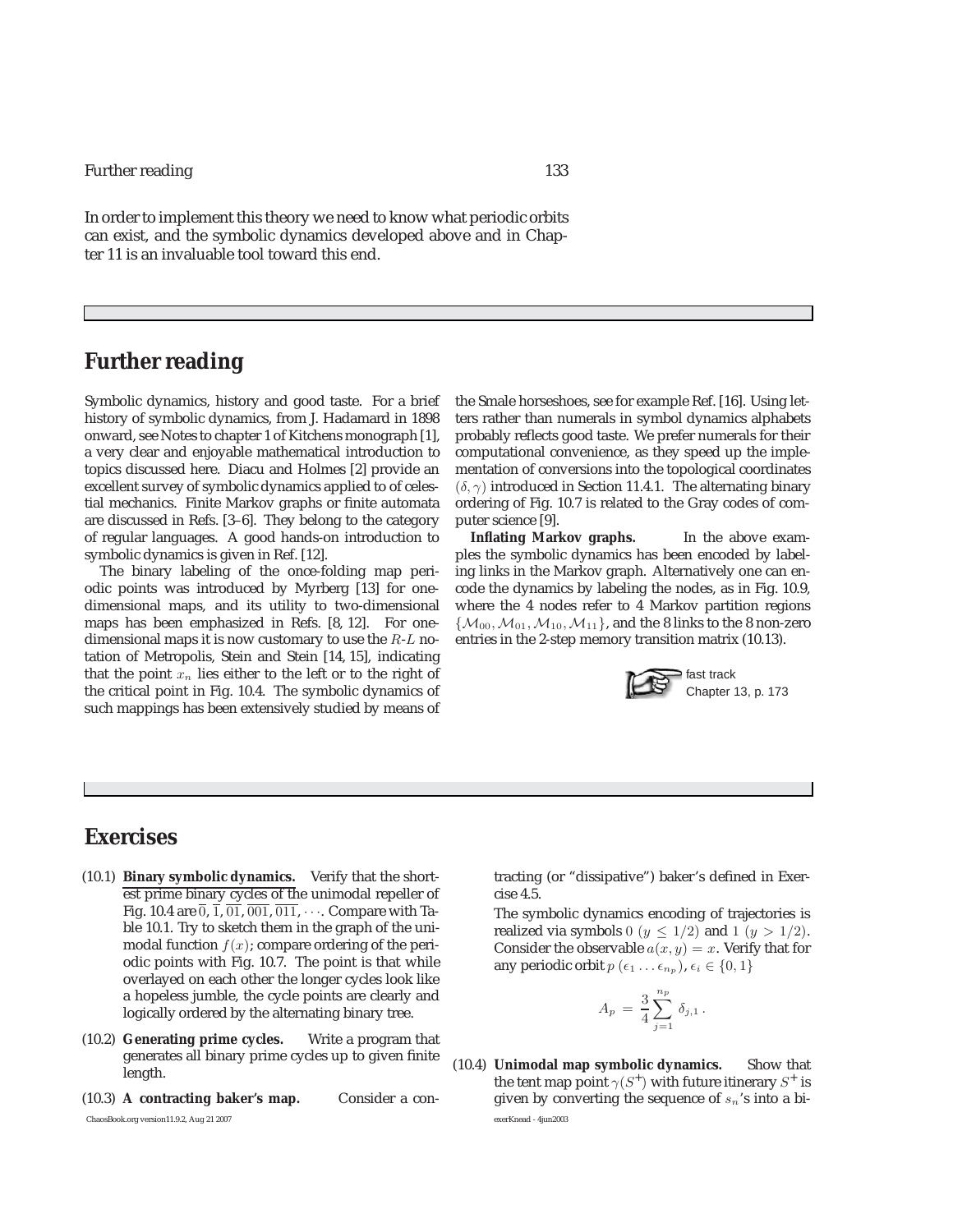by inspection from the binary tree of Fig. 10.7.

#### (10.5) **Unimodal map kneading value.** Consider the 1-  $\overline{d}$  quadratic map

$$
f(x) = Ax(1 - x), \qquad A = 3.8. \tag{10.23}
$$

- (a) (easy) Plot (10.23), and the first 4-8 (whatever looks better) iterates of the critical point  $x_c$  = 1/2.
- (b) (hard) Draw corresponding intervals of the partition of the unit interval as levels of a Cantor set, as in the symbolic dynamics partition of Fig. 10.4 (b). Note, however, that some of the intervals of Fig. 10.4 (b) do not appear in this case - they are *pruned*.
- (c) (medium) Produce ChaosBook.org quality Fig. 10.4 (a).
- (d) (easy) Check numerically that  $K = S^+(x_c)$ , the itinerary or the "kneading sequence" of the critical point is

$$
K = 10110111101101111010111101111110...
$$

The tent map point  $\gamma(S^+)$  with future itinerary  $S^+$  is given by converting the sequence of  $s_n$ 's into a binary number by the algorithm (10.9),

$$
w_{n+1} = \begin{cases} w_n & \text{if } s_{n+1} = 0 \\ 1 - w_n & \text{if } s_{n+1} = 1 \end{cases}, \qquad w_1 = s_1
$$
  

$$
\gamma(S^+) = 0.w_1w_2w_3 \dots = \sum_{n=1}^{\infty} w_n/2^n.
$$

- (e) (medium) List the the corresponding kneading value (10.10) sequence  $\kappa = \gamma(K)$  to the same number of digits as K.
- (f) (hard) Plot the missing dike map, Fig. 10.8, in ChaosBook.org quality, with the same kneading sequence K as  $f(x)$ . The dike map is obtained by slicing off all  $\gamma(S^+(x_0)) > \kappa$ , from the complete tent map Fig. 10.4 (a), see (10.11).

How this kneading sequence is converted into a series of pruning rules is a dark art, relegated to Section 13.6 and Appendix **??**.

nary number by the algorithm (10.9). This follows (10.6) **"Golden mean" pruned map.** Consider a symmetrical tent map on the unit interval such that its highest point belongs to a 3-cycle:



- (a) Find the absolute value  $\Lambda$  for the slope (the two different slopes  $\pm \Lambda$  just differ by a sign) where the maximum at 1/2 is part of a period three orbit, as in the figure.
- (b) Show that no orbit of this map can visit the region  $x > (1 + \sqrt{5})/4$  more than once. Verify gion  $x > (1 + \sqrt{9})/4$  more than once. Verify<br>that once an orbit exceeds  $x > (\sqrt{5} - 1)/4$ , it that once an orbit exceeds  $x > (\sqrt{5} - 1)/4$ ,<br>does not reenter the region  $x < (\sqrt{5} - 1)/4$ .
- (c) If an orbit is in the interval  $(\sqrt{5}-1)/4 < x <$ 1/2, where will it be on the next iteration?
- (d) If the symbolic dynamics is such that for  $x <$  $1/2$  we use the symbol 0 and for  $x > 1/2$  we use the symbol 1, show that no periodic orbit will have the substring  $00$  in it.
- (e) On the second thought, is there a periodic orbit that violates the above \_00\_ pruning rule?

For continuation, see Exercise 13.6 and Exercise 13.8. See also Exercise 13.7 and Exercise 13.9.

(10.7) **Binary 3-step transition matrix.** Construct  $[8 \times 8]$ binary 3-step transition matrix analogous to the 2 step transition matrix (10.13). Convince yourself that the number of terms of contributing to  $\operatorname{tr} T^n$ is independent of the memory length, and that this  $[2^m \times 2^m]$  trace is well defined in the infinite memory limit  $m \to \infty$ .

# **References**

- [1] B.P. Kitchens, Symbolic dynamics: one-sided, two-sided, and countable state Markov shifts (Springer, Berlin 1998).
- [2] F. Diacu and P. Holmes, *Celestial Encounters, The Origins of Chaos* refsKnead - 5may2006 ChaosBook.org version11.9.2, Aug 21 2007